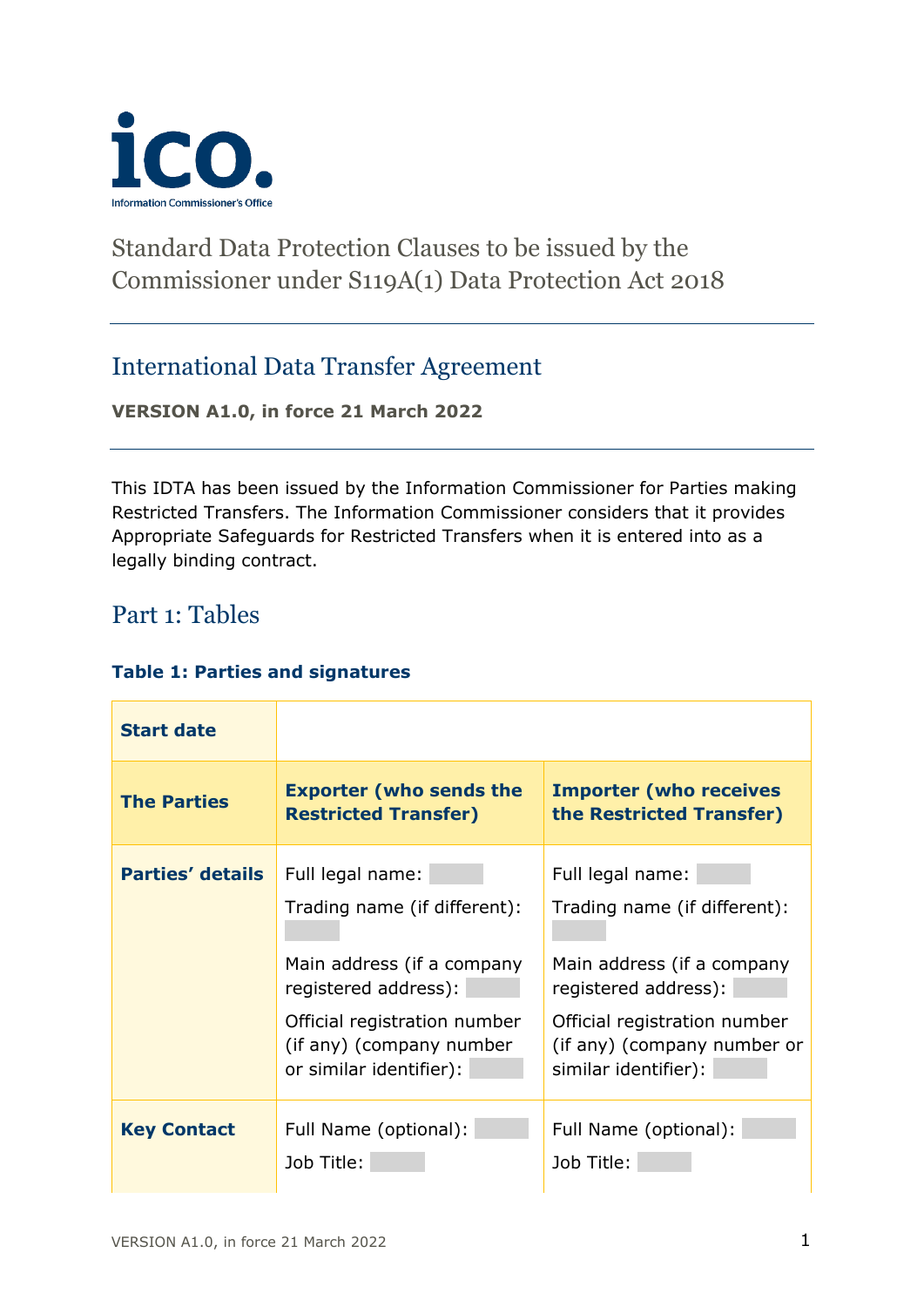|                                                                                               | Contact details including<br>email:                                                                                           | Contact details including<br>email:                                                                                    |
|-----------------------------------------------------------------------------------------------|-------------------------------------------------------------------------------------------------------------------------------|------------------------------------------------------------------------------------------------------------------------|
| <b>Importer Data</b><br><b>Subject</b><br><b>Contact</b>                                      |                                                                                                                               | Job Title:<br>Contact details including<br>email:                                                                      |
| <b>Signatures</b><br>confirming<br>each Party<br>agrees to be<br>bound by this<br><b>IDTA</b> | Signed for and on behalf of<br>the <b>Exporter</b> set out above<br>Signed:<br>Date of signature:<br>Full name:<br>Job title: | Signed for and on behalf of<br>the Importer set out above<br>Signed:<br>Date of signature:<br>Full name:<br>Job title: |

## **Table 2: Transfer Details**

| <b>UK country's</b><br>law that<br>governs the<br><b>IDTA:</b>           | $\Box$ England and Wales<br>$\Box$ Northern Ireland<br>$\Box$ Scotland                                                                                                                                                                                                                                         |
|--------------------------------------------------------------------------|----------------------------------------------------------------------------------------------------------------------------------------------------------------------------------------------------------------------------------------------------------------------------------------------------------------|
| <b>Primary place</b><br>for legal claims<br>to be made by<br>the Parties | $\Box$ England and Wales<br>$\Box$ Northern Ireland<br>$\Box$ Scotland                                                                                                                                                                                                                                         |
| The status of<br>the Exporter                                            | In relation to the Processing of the Transferred Data:<br>$\Box$ Exporter is a Controller<br>$\Box$ Exporter is a Processor or Sub-Processor                                                                                                                                                                   |
| The status of<br>the Importer                                            | In relation to the Processing of the Transferred Data:<br>$\Box$ Importer is a Controller<br>$\Box$ Importer is the Exporter's Processor or Sub-Processor<br>$\Box$ Importer is <b>not</b> the Exporter's Processor or Sub-<br>Processor (and the Importer has been instructed by a<br>Third Party Controller) |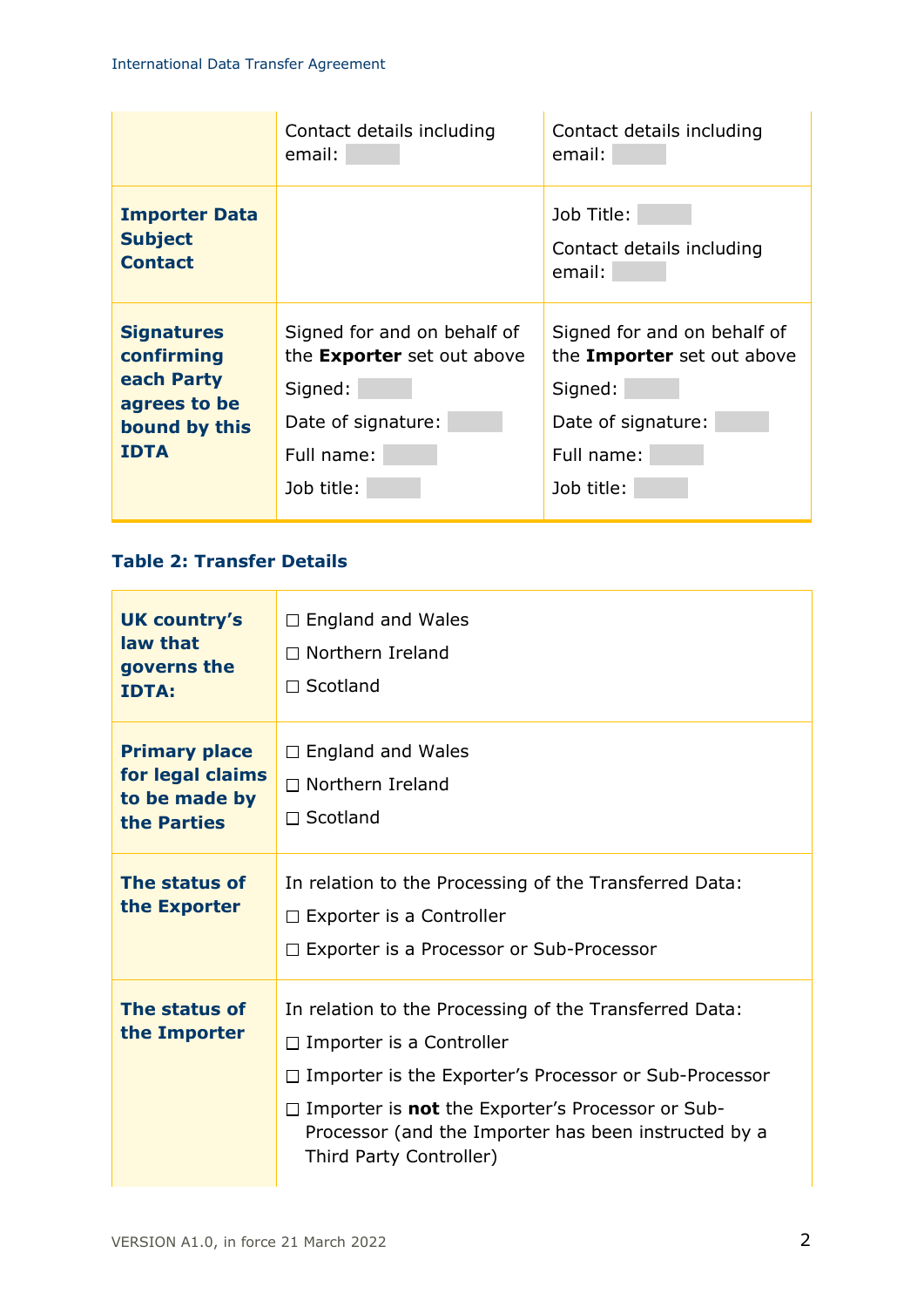| <b>Whether UK</b><br><b>GDPR applies</b><br>to the<br><b>Importer</b> | $\Box$ UK GDPR applies to the Importer's Processing of the<br><b>Transferred Data</b><br>$\Box$ UK GDPR does not apply to the Importer's Processing of<br>the Transferred Data                                                                                                                                                                                                                                                                                                                                                                                                                                                                                                                                                                                                                                                                                                                                                                   |
|-----------------------------------------------------------------------|--------------------------------------------------------------------------------------------------------------------------------------------------------------------------------------------------------------------------------------------------------------------------------------------------------------------------------------------------------------------------------------------------------------------------------------------------------------------------------------------------------------------------------------------------------------------------------------------------------------------------------------------------------------------------------------------------------------------------------------------------------------------------------------------------------------------------------------------------------------------------------------------------------------------------------------------------|
| <b>Linked</b><br><b>Agreement</b>                                     | If the Importer is the Exporter's Processor or Sub-<br><b>Processor</b> – the agreement(s) between the Parties which<br>sets out the Processor's or Sub-Processor's instructions for<br>Processing the Transferred Data:<br>Name of agreement:<br>Date of agreement:<br>Parties to the agreement:<br>Reference (if any):<br><b>Other agreements</b> – any agreement(s) between the<br>Parties which set out additional obligations in relation to the<br>Transferred Data, such as a data sharing agreement or<br>service agreement:<br>Name of agreement:<br>Date of agreement:<br>Parties to the agreement:<br>Reference (if any):<br>If the Exporter is a Processor or Sub-Processor - the<br>agreement(s) between the Exporter and the Party(s) which<br>sets out the Exporter's instructions for Processing the<br><b>Transferred Data:</b><br>Name of agreement:<br>Date of agreement:<br>Parties to the agreement:<br>Reference (if any): |
| Term                                                                  | The Importer may Process the Transferred Data for the<br>following time period:<br>$\Box$ the period for which the Linked Agreement is in force<br>$\Box$ time period:                                                                                                                                                                                                                                                                                                                                                                                                                                                                                                                                                                                                                                                                                                                                                                           |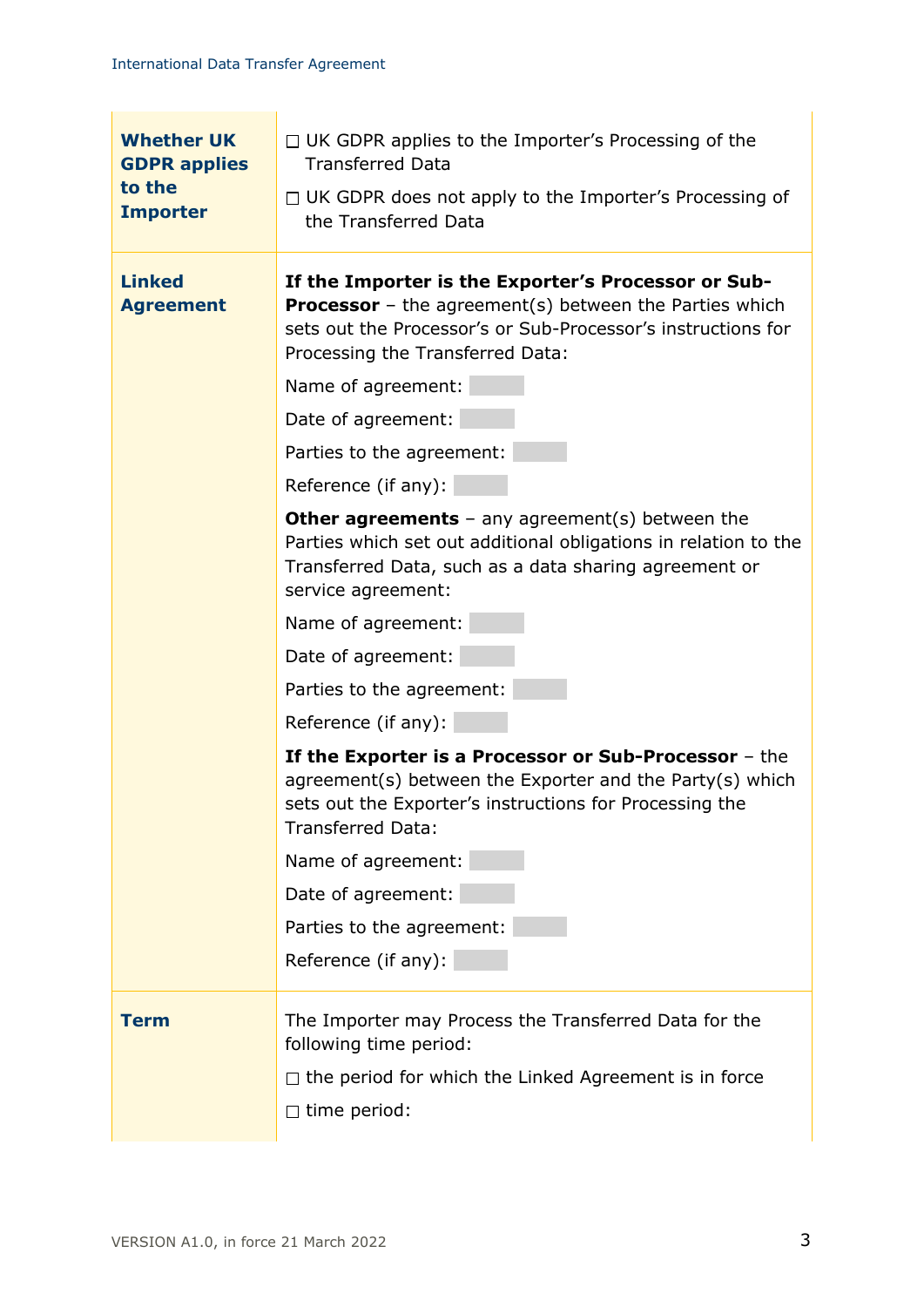|                                                                   | $\Box$ (only if the Importer is a Controller or not the Exporter's<br>Processor or Sub-Processor) no longer than is necessary<br>for the Purpose.                                                             |
|-------------------------------------------------------------------|---------------------------------------------------------------------------------------------------------------------------------------------------------------------------------------------------------------|
| <b>Ending the</b><br><b>IDTA before</b><br>the end of the         | $\Box$ the Parties cannot end the IDTA before the end of the<br>Term unless there is a breach of the IDTA or the Parties<br>agree in writing.                                                                 |
| <b>Term</b>                                                       | $\Box$ the Parties can end the IDTA before the end of the Term<br>by serving:                                                                                                                                 |
|                                                                   | months' written notice, as set out in Section 29<br>(How to end this IDTA without there being a breach).                                                                                                      |
| <b>Ending the</b><br><b>IDTA when the</b>                         | Which Parties may end the IDTA as set out in Section 29.2:                                                                                                                                                    |
| <b>Approved IDTA</b>                                              | $\Box$ Importer                                                                                                                                                                                               |
| changes                                                           | $\Box$ Exporter                                                                                                                                                                                               |
|                                                                   | $\Box$ neither Party                                                                                                                                                                                          |
| <b>Can the</b><br><b>Importer make</b><br>further<br>transfers of | $\Box$ The Importer MAY transfer on the Transferred Data to<br>another organisation or person (who is a different legal<br>entity) in accordance with Section 16.1 (Transferring on<br>the Transferred Data). |
| the<br><b>Transferred</b><br>Data?                                | □ The Importer MAY NOT transfer on the Transferred Data<br>to another organisation or person (who is a different<br>legal entity) in accordance with Section 16.1<br>(Transferring on the Transferred Data).  |
| <b>Specific</b><br><b>restrictions</b>                            | The Importer MAY ONLY forward the Transferred Data in<br>accordance with Section 16.1:                                                                                                                        |
| when the<br><b>Importer may</b>                                   | $\Box$ if the Exporter tells it in writing that it may do so.                                                                                                                                                 |
| transfer on the                                                   | $\Box$ to:                                                                                                                                                                                                    |
| <b>Transferred</b><br><b>Data</b>                                 | $\Box$ to the authorised receivers (or the categories of<br>authorised receivers) set out in:                                                                                                                 |
|                                                                   | $\Box$ there are no specific restrictions.                                                                                                                                                                    |
| <b>Review Dates</b>                                               | $\Box$ No review is needed as this is a one-off transfer and the<br>Importer does not retain any Transferred Data<br>First review date:                                                                       |
|                                                                   |                                                                                                                                                                                                               |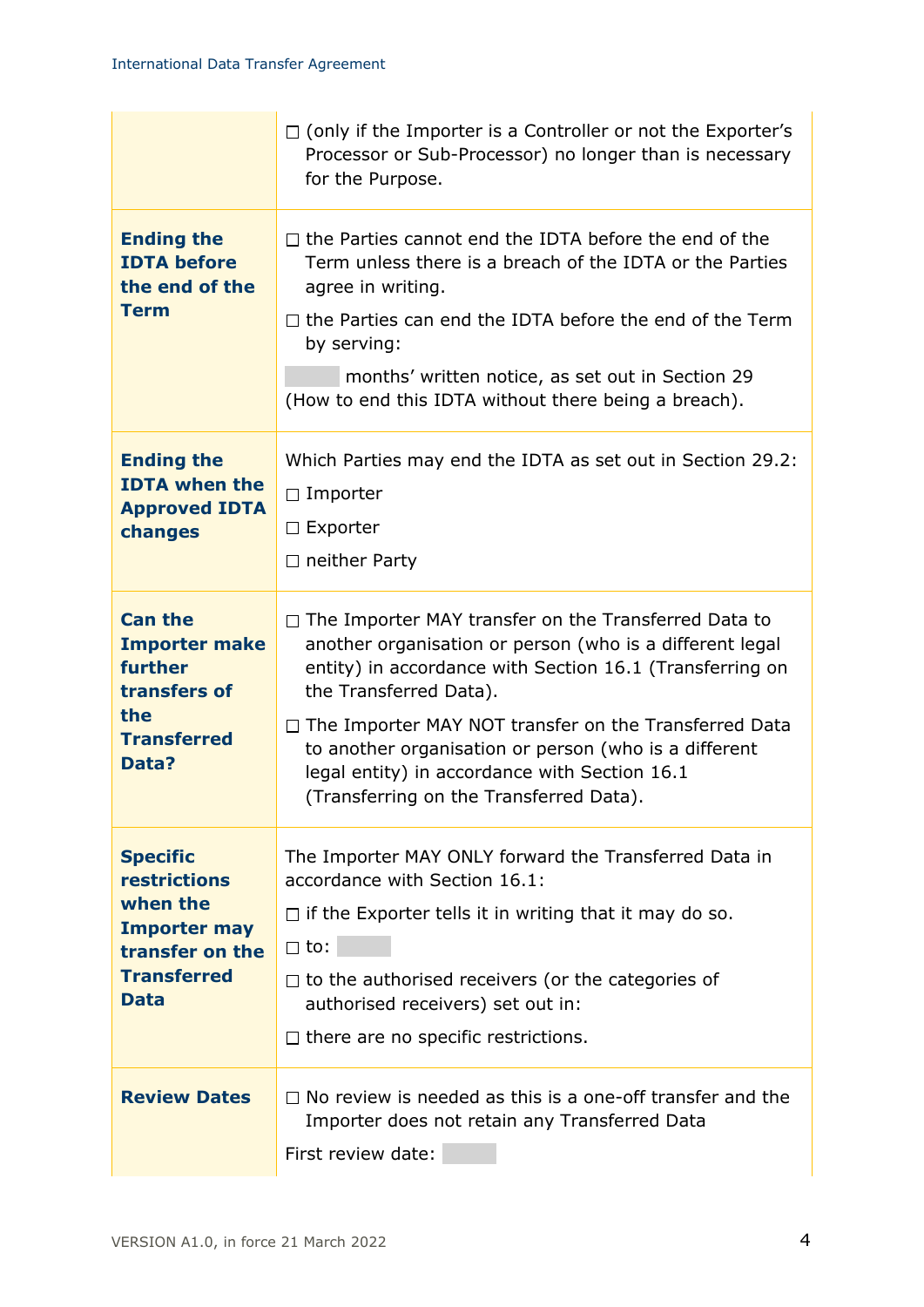| The Parties must review the Security Requirements at least<br>once:                                                   |
|-----------------------------------------------------------------------------------------------------------------------|
| month(s)<br>$\square$ each $\square$                                                                                  |
| $\Box$ each quarter                                                                                                   |
| $\Box$ each 6 months                                                                                                  |
| $\Box$ each year                                                                                                      |
| $\Box$ each<br>year(s)                                                                                                |
| $\Box$ each time there is a change to the Transferred Data,<br>Purposes, Importer Information, TRA or risk assessment |

## **Table 3: Transferred Data**

 $\overline{a}$ 

| <b>Transferred</b><br><b>Data</b>                                                                             | The personal data to be sent to the Importer under this<br>IDTA consists of:<br>$\Box$ The categories of Transferred Data will update<br>automatically if the information is updated in the Linked<br>Agreement referred to.<br>□ The categories of Transferred Data will NOT update<br>automatically if the information is updated in the Linked<br>Agreement referred to. The Parties must agree a change<br>under Section 5.3.                                                   |
|---------------------------------------------------------------------------------------------------------------|-------------------------------------------------------------------------------------------------------------------------------------------------------------------------------------------------------------------------------------------------------------------------------------------------------------------------------------------------------------------------------------------------------------------------------------------------------------------------------------|
| <b>Special</b><br><b>Categories of</b><br><b>Personal Data</b><br>and criminal<br>convictions<br>and offences | The Transferred Data includes data relating to:<br>$\Box$ racial or ethnic origin<br>$\Box$ political opinions<br>$\Box$ religious or philosophical beliefs<br>$\Box$ trade union membership<br>$\Box$ genetic data<br>$\Box$ biometric data for the purpose of uniquely identifying a<br>natural person<br>$\Box$ physical or mental health<br>$\Box$ sex life or sexual orientation<br>$\Box$ criminal convictions and offences<br>$\Box$ none of the above<br>$\Box$ set out in: |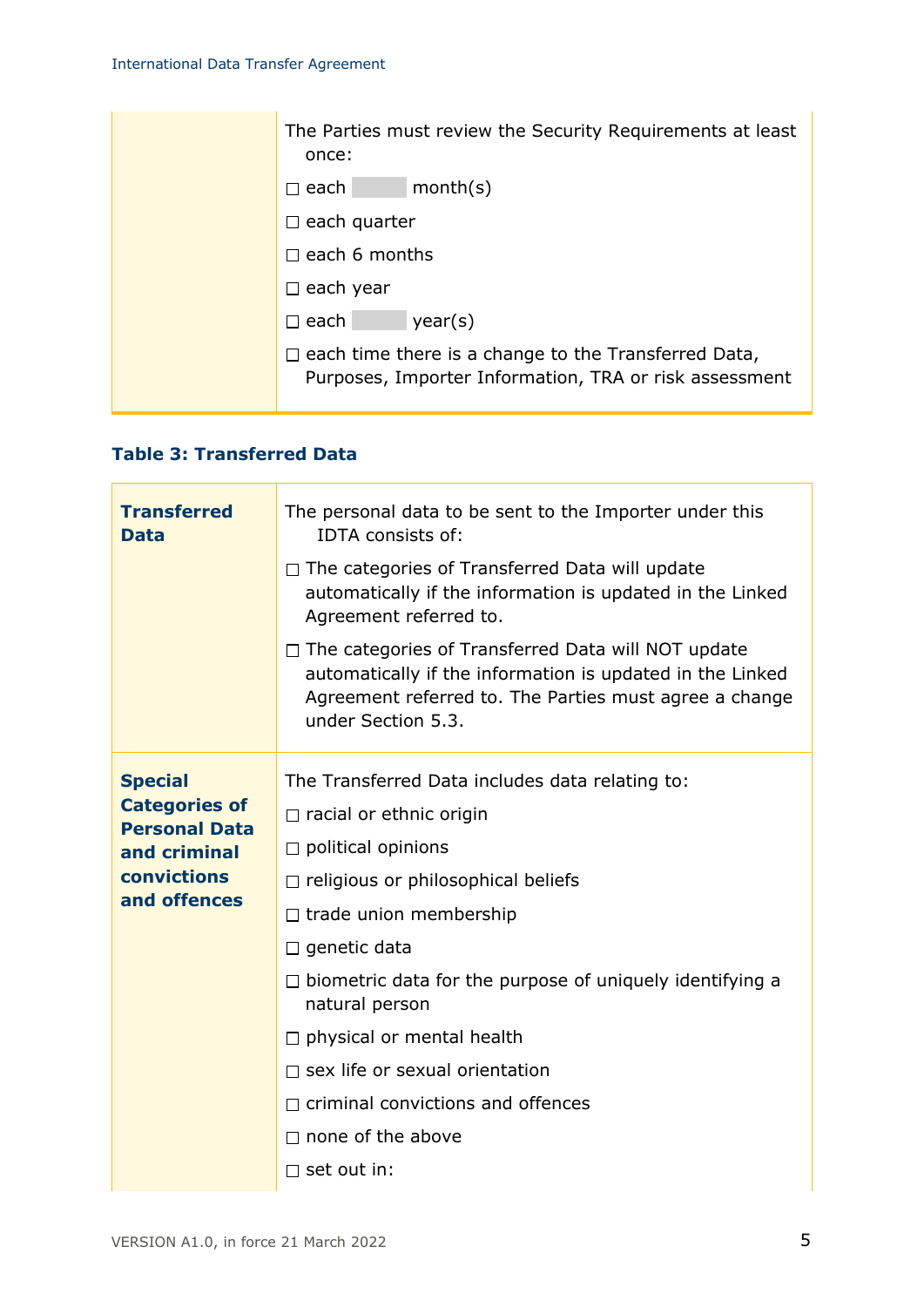|                                         | And:<br>$\Box$ The categories of special category and criminal records<br>data will update automatically if the information is                                                                                                                                                                                                                                                                                                                                                                                                                                                    |
|-----------------------------------------|-----------------------------------------------------------------------------------------------------------------------------------------------------------------------------------------------------------------------------------------------------------------------------------------------------------------------------------------------------------------------------------------------------------------------------------------------------------------------------------------------------------------------------------------------------------------------------------|
|                                         | updated in the Linked Agreement referred to.<br>$\Box$ The categories of special category and criminal records<br>data will NOT update automatically if the information is<br>updated in the Linked Agreement referred to. The Parties<br>must agree a change under Section 5.3.                                                                                                                                                                                                                                                                                                  |
| <b>Relevant Data</b><br><b>Subjects</b> | The Data Subjects of the Transferred Data are:<br>$\Box$ The categories of Data Subjects will update automatically<br>if the information is updated in the Linked Agreement<br>referred to.<br>$\Box$ The categories of Data Subjects will not update<br>automatically if the information is updated in the Linked<br>Agreement referred to. The Parties must agree a change<br>under Section 5.3.                                                                                                                                                                                |
| <b>Purpose</b>                          | $\Box$ The Importer may Process the Transferred Data for the<br>following purposes:<br>$\Box$ The Importer may Process the Transferred Data for the<br>purposes set out in:<br>In both cases, any other purposes which are compatible<br>with the purposes set out above.<br>$\Box$ The purposes will update automatically if the information<br>is updated in the Linked Agreement referred to.<br>$\Box$ The purposes will NOT update automatically if the<br>information is updated in the Linked Agreement referred<br>to. The Parties must agree a change under Section 5.3. |

# **Table 4: Security Requirements**

**Security of Transmission**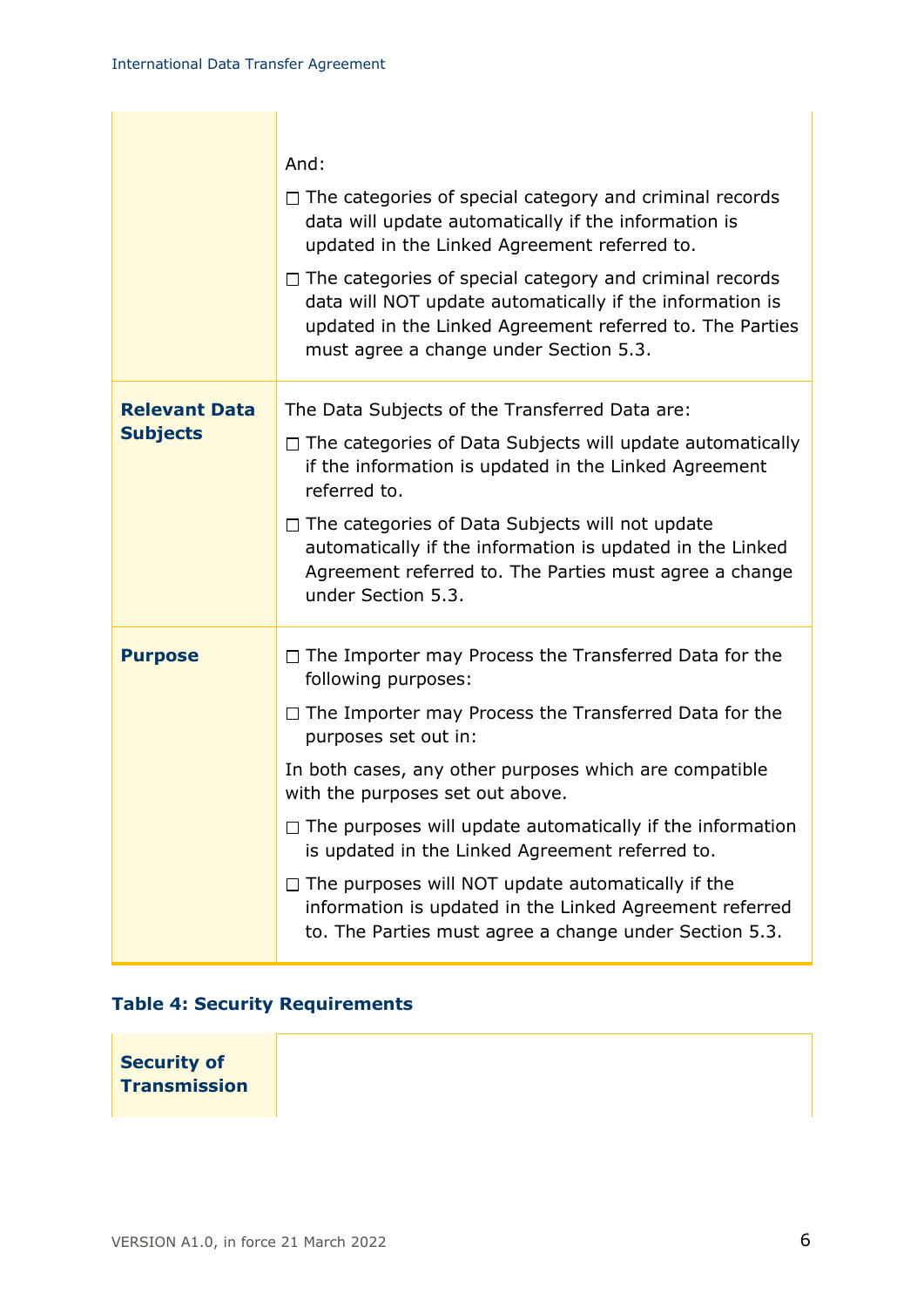| <b>Security of</b><br><b>Storage</b>                            |                                                                                                                                                                                                                                                                                                                                      |
|-----------------------------------------------------------------|--------------------------------------------------------------------------------------------------------------------------------------------------------------------------------------------------------------------------------------------------------------------------------------------------------------------------------------|
| <b>Security of</b><br><b>Processing</b>                         |                                                                                                                                                                                                                                                                                                                                      |
| <b>Organisational</b><br><b>security</b><br>measures            |                                                                                                                                                                                                                                                                                                                                      |
| <b>Technical</b><br><b>security</b><br>minimum<br>requirements  |                                                                                                                                                                                                                                                                                                                                      |
| <b>Updates to the</b><br><b>Security</b><br><b>Requirements</b> | $\Box$ The Security Requirements will update automatically if<br>the information is updated in the Linked Agreement<br>referred to.<br>$\Box$ The Security Requirements will NOT update automatically<br>if the information is updated in the Linked Agreement<br>referred to. The Parties must agree a change under<br>Section 5.3. |

# Part 2: Extra Protection Clauses

| <b>Extra</b><br><b>Protection</b><br><b>Clauses:</b>            |  |
|-----------------------------------------------------------------|--|
| (i) Extra<br>technical<br><b>security</b><br><b>protections</b> |  |
| (ii) Extra<br>organisational<br><b>protections</b>              |  |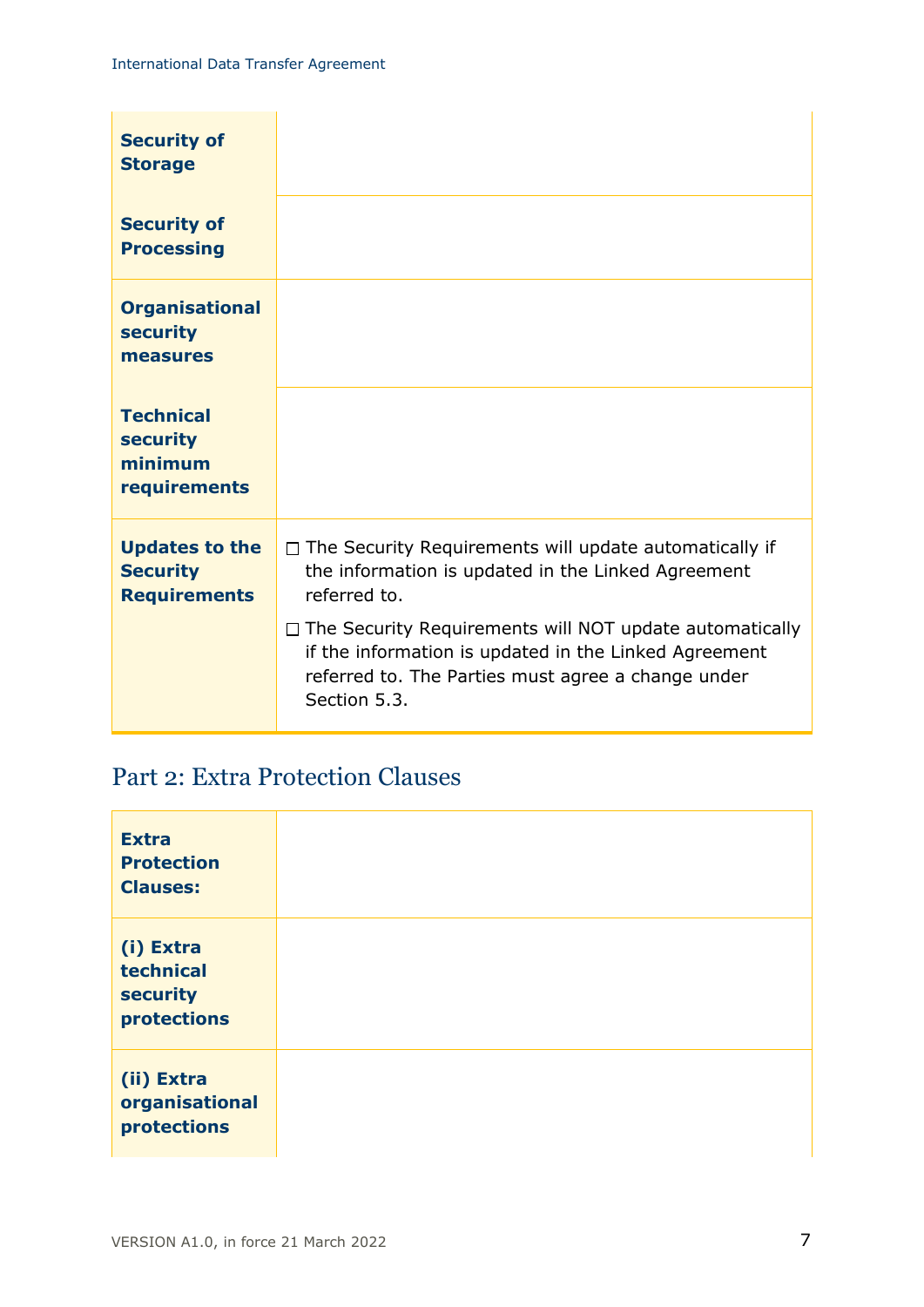| (iii) Extra<br>contractual |  |  |
|----------------------------|--|--|
| <b>protections</b>         |  |  |
|                            |  |  |

# Part 3: Commercial Clauses

| <b>Commercial</b> |  |
|-------------------|--|
|                   |  |
| <b>Clauses</b>    |  |
|                   |  |
|                   |  |

# Part 4: Mandatory Clauses

### **Information that helps you to understand this IDTA**

- <span id="page-7-0"></span>**1. This IDTA and Linked Agreements**
- 1.1 Each Party agrees to be bound by the terms and conditions set out in the IDTA, in exchange for the other Party also agreeing to be bound by the IDTA.
- 1.2 This IDTA is made up of:
	- 1.2.1 Part one: Tables;
	- 1.2.2 Part two: Extra Protection Clauses;
	- 1.2.3 Part three: Commercial Clauses; and
	- 1.2.4 Part four: Mandatory Clauses.
- 1.3 The IDTA starts on the Start Date and ends as set out in Sections [29](#page-25-0) or [30.](#page-26-0)
- 1.4 If the Importer is a Processor or Sub-Processor instructed by the Exporter: the Exporter must ensure that, on or before the Start Date and during the Term, there is a Linked Agreement which is enforceable between the Parties and which complies with Article 28 UK GDPR (and which they will ensure continues to comply with Article 28 UK GDPR).
- 1.5 References to the Linked Agreement or to the Commercial Clauses are to that Linked Agreement or to those Commercial Clauses only in so far as they are consistent with the Mandatory Clauses.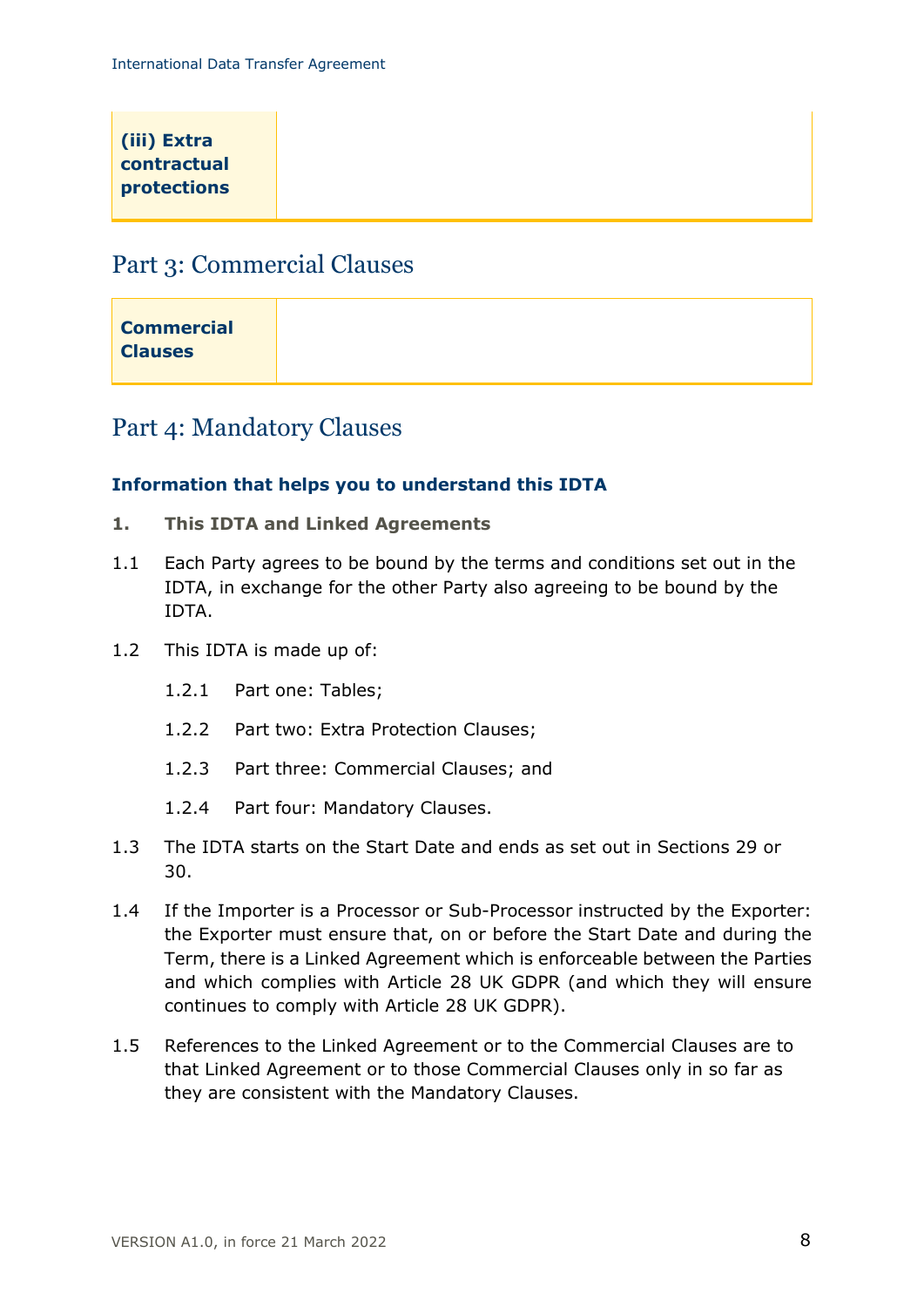### <span id="page-8-1"></span>**2. Legal Meaning of Words**

- 2.1 If a word starts with a capital letter it has the specific meaning set out in the Legal Glossary in Section [36.](#page-31-0)
- 2.2 To make it easier to read and understand, this IDTA contains headings and guidance notes. Those are not part of the binding contract which forms the IDTA.
- <span id="page-8-2"></span>**3. You have provided all the information required**
- 3.1 The Parties must ensure that the information contained in Part one: Tables is correct and complete at the Start Date and during the Term.
- 3.2 In Table 2: Transfer Details, if the selection that the Parties are Controllers, Processors or Sub-Processors is wrong (either as a matter of fact or as a result of applying the UK Data Protection Laws) then:
	- 3.2.1 the terms and conditions of the Approved IDTA which apply to the correct option which was not selected will apply; and
	- 3.2.2 the Parties and any Relevant Data Subjects are entitled to enforce the terms and conditions of the Approved IDTA which apply to that correct option.
- 3.3 In Table 2: Transfer Details, if the selection that the UK GDPR applies is wrong (either as a matter of fact or as a result of applying the UK Data Protection Laws), then the terms and conditions of the IDTA will still apply to the greatest extent possible.
- **4. How to sign the IDTA**
- 4.1 The Parties may choose to each sign (or execute):
	- 4.1.1 the same copy of this IDTA;
	- 4.1.2 two copies of the IDTA. In that case, each identical copy is still an original of this IDTA, and together all those copies form one agreement;
	- 4.1.3 a separate, identical copy of the IDTA. In that case, each identical copy is still an original of this IDTA, and together all those copies form one agreement,

unless signing (or executing) in this way would mean that the IDTA would not be binding on the Parties under Local Laws.

- <span id="page-8-0"></span>**5. Changing this IDTA**
- 5.1 Each Party must not change the Mandatory Clauses as set out in the Approved IDTA, except only: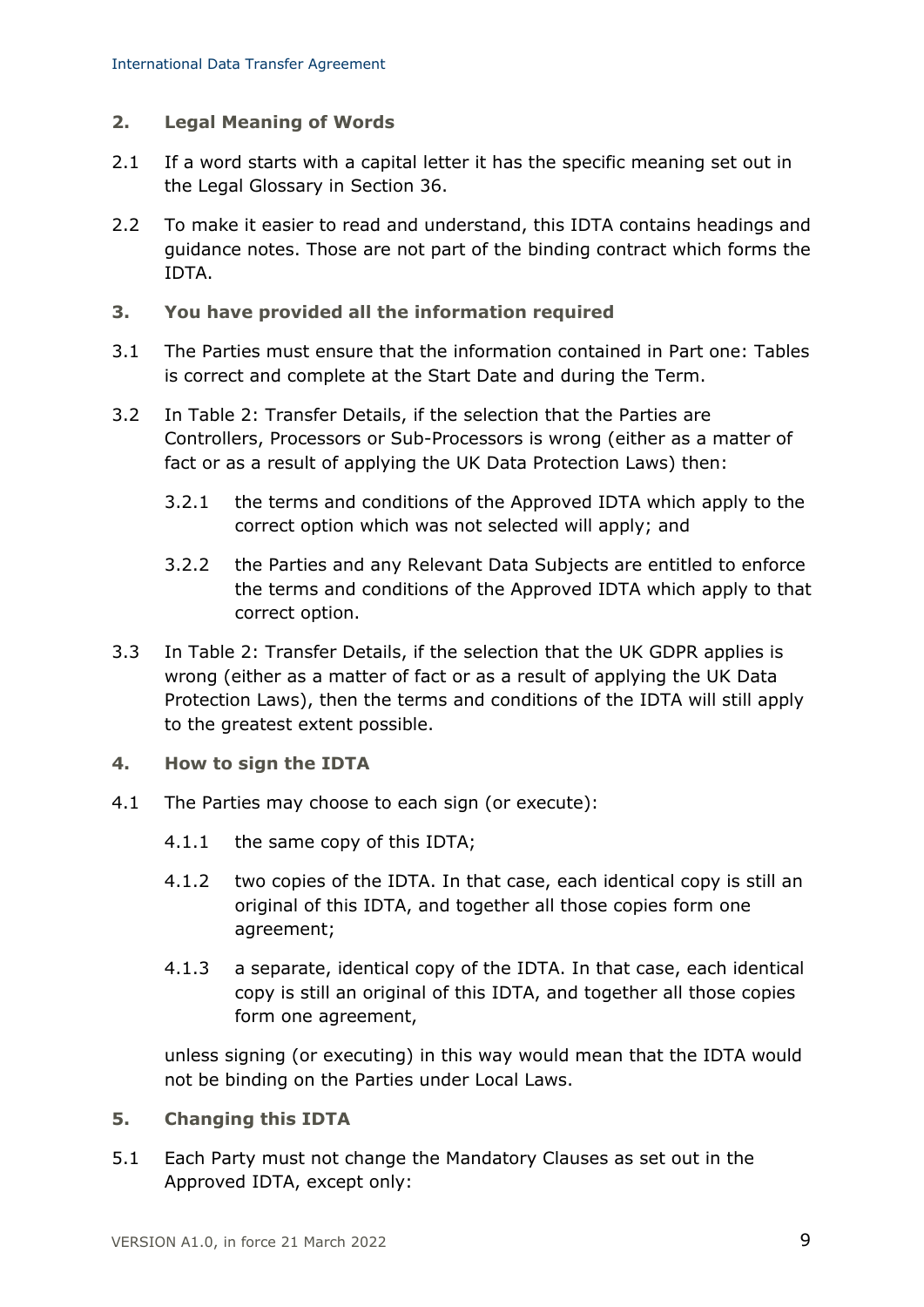- 5.1.1 to ensure correct cross-referencing: cross-references to Part one: Tables (or any Table), Part two: Extra Protections, and/or Part three: Commercial Clauses can be changed where the Parties have set out the information in a different format, so that the crossreference is to the correct location of the same information, or where clauses have been removed as they do not apply, as set out below;
- 5.1.2 to remove those Sections which are expressly stated not to apply to the selections made by the Parties in Table 2: Transfer Details, that the Parties are Controllers, Processors or Sub-Processors and/or that the Importer is subject to, or not subject to, the UK GDPR. The Exporter and Importer understand and acknowledge that any removed Sections may still apply and form a part of this IDTA if they have been removed incorrectly, including because the wrong selection is made in Table 2: Transfer Details;
- 5.1.3 so the IDTA operates as a multi-party agreement if there are more than two Parties to the IDTA. This may include nominating a lead Party or lead Parties which can make decisions on behalf of some or all of the other Parties which relate to this IDTA (including reviewing Table 4: Security Requirements and Part two: Extra Protection Clauses, and making updates to Part one: Tables (or any Table), Part two: Extra Protection Clauses, and/or Part three: Commercial Clauses); and/or
- 5.1.4 to update the IDTA to set out in writing any changes made to the Approved IDTA under Section [5.4,](#page-9-1) if the Parties want to. The changes will apply automatically without updating them as described in Section [5.4;](#page-9-1)

provided that the changes do not reduce the Appropriate Safeguards.

- 5.2 If the Parties wish to change the format of the information included in Part one: Tables, Part two: Extra Protection Clauses or Part three: Commercial Clauses of the Approved IDTA, they may do so by agreeing to the change in writing, provided that the change does not reduce the Appropriate Safeguards.
- <span id="page-9-0"></span>5.3 If the Parties wish to change the information included in Part one: Tables, Part two: Extra Protection Clauses or Part three: Commercial Clauses of this IDTA (or the equivalent information), they may do so by agreeing to the change in writing, provided that the change does not reduce the Appropriate Safeguards.
- <span id="page-9-1"></span>5.4 From time to time, the ICO may publish a revised Approved IDTA which: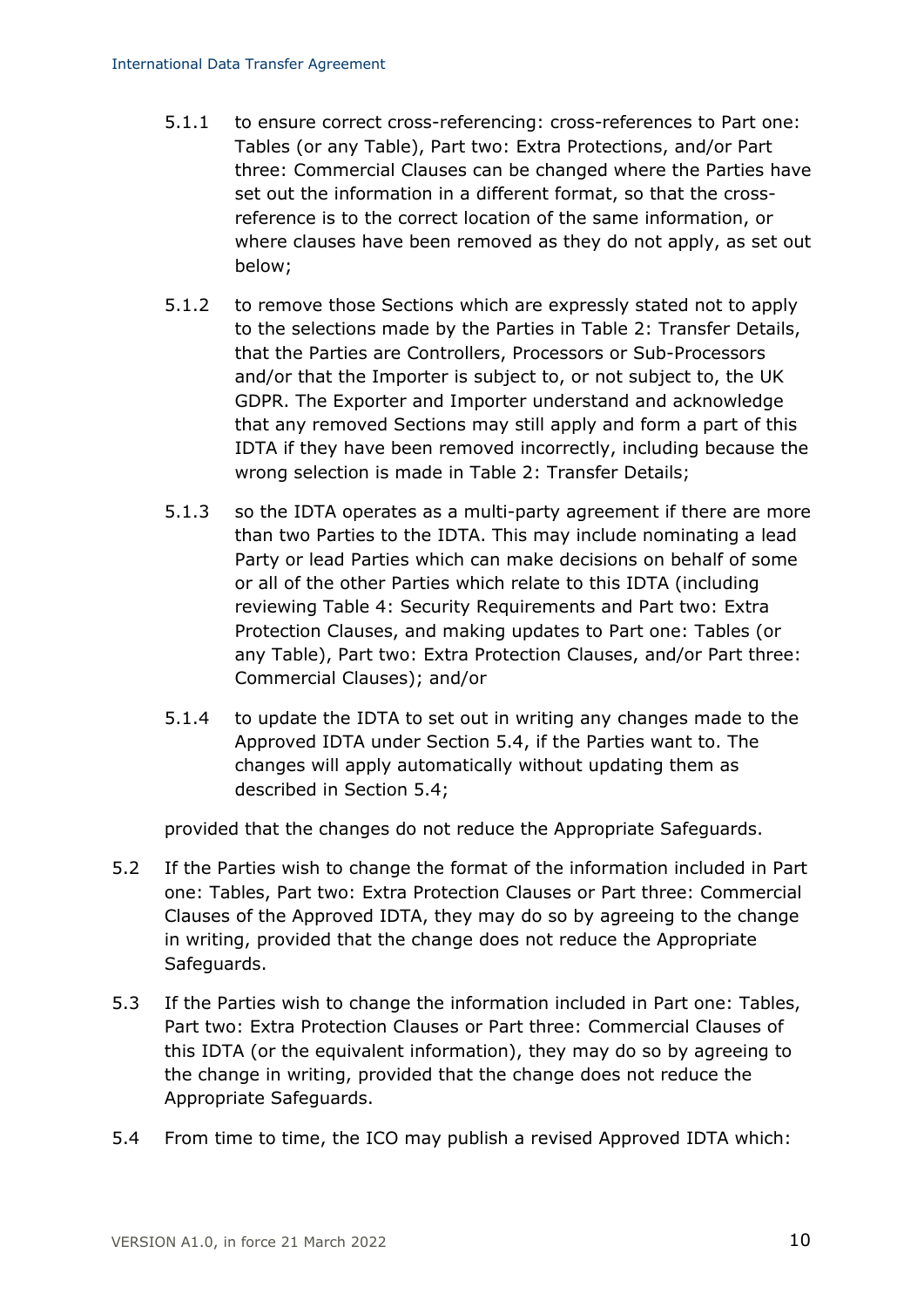- 5.4.1 makes reasonable and proportionate changes to the Approved IDTA, including correcting errors in the Approved IDTA; and/or
- 5.4.2 reflects changes to UK Data Protection Laws.

The revised Approved IDTA will specify the start date from which the changes to the Approved IDTA are effective and whether an additional Review Date is required as a result of the changes. This IDTA is automatically amended as set out in the revised Approved IDTA from the start date specified.

- <span id="page-10-0"></span>**6. Understanding this IDTA**
- 6.1 This IDTA must always be interpreted in a manner that is consistent with UK Data Protection Laws and so that it fulfils the Parties' obligation to provide the Appropriate Safeguards.
- 6.2 If there is any inconsistency or conflict between UK Data Protection Laws and this IDTA, the UK Data Protection Laws apply.
- 6.3 If the meaning of the IDTA is unclear or there is more than one meaning, the meaning which most closely aligns with the UK Data Protection Laws applies.
- 6.4 Nothing in the IDTA (including the Commercial Clauses or the Linked Agreement) limits or excludes either Party's liability to Relevant Data Subjects or to the ICO under this IDTA or under UK Data Protection Laws.
- 6.5 If any wording in Parts one, two or three contradicts the Mandatory Clauses, and/or seeks to limit or exclude any liability to Relevant Data Subjects or to the ICO, then that wording will not apply.
- 6.6 The Parties may include provisions in the Linked Agreement which provide the Parties with enhanced rights otherwise covered by this IDTA. These enhanced rights may be subject to commercial terms, including payment, under the Linked Agreement, but this will not affect the rights granted under this IDTA.
- 6.7 If there is any inconsistency or conflict between this IDTA and a Linked Agreement or any other agreement, this IDTA overrides that Linked Agreement or any other agreements, even if those agreements have been negotiated by the Parties. The exceptions to this are where (and in so far as):
	- 6.7.1 the inconsistent or conflicting terms of the Linked Agreement or other agreement provide greater protection for the Relevant Data Subject's rights, in which case those terms will override the IDTA; and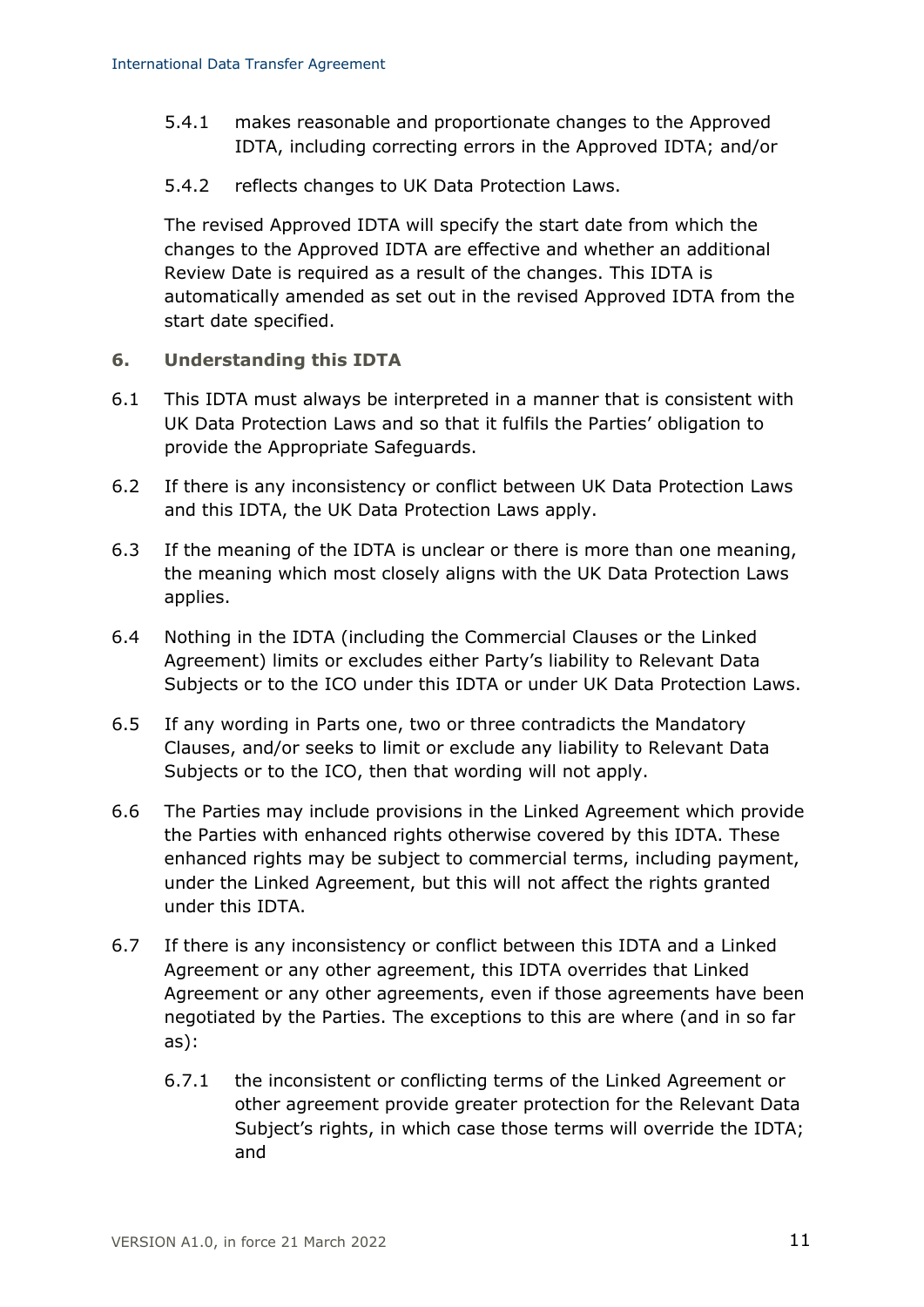- 6.7.2 a Party acts as Processor and the inconsistent or conflicting terms of the Linked Agreement are obligations on that Party expressly required by Article 28 UK GDPR, in which case those terms will override the inconsistent or conflicting terms of the IDTA in relation to Processing by that Party as Processor.
- 6.8 The words "include", "includes", "including", "in particular" are used to set out examples and not to set out a finite list.
- 6.9 References to:
	- 6.9.1 singular or plural words or people, also includes the plural or singular of those words or people;
	- 6.9.2 legislation (or specific provisions of legislation) means that legislation (or specific provision) as it may change over time. This includes where that legislation (or specific provision) has been consolidated, re-enacted and/or replaced after this IDTA has been signed; and
	- 6.9.3 any obligation not to do something, includes an obligation not to allow or cause that thing to be done by anyone else.
- <span id="page-11-0"></span>**7. Which laws apply to this IDTA**
- 7.1 This IDTA is governed by the laws of the UK country set out in Table 2: Transfer Details. If no selection has been made, it is the laws of England and Wales. This does not apply to Section [35](#page-30-0) which is always governed by the laws of England and Wales.

### **How this IDTA provides Appropriate Safeguards**

- <span id="page-11-1"></span>**8. The Appropriate Safeguards**
- 8.1 The purpose of this IDTA is to ensure that the Transferred Data has Appropriate Safeguards when Processed by the Importer during the Term. This standard is met when and for so long as:
	- 8.1.1 both Parties comply with the IDTA, including the Security Requirements and any Extra Protection Clauses; and
	- 8.1.2 the Security Requirements and any Extra Protection Clauses provide a level of security which is appropriate to the risk of a Personal Data Breach occurring and the impact on Relevant Data Subjects of such a Personal Data Breach, including considering any Special Category Data within the Transferred Data.
- 8.2 The Exporter must: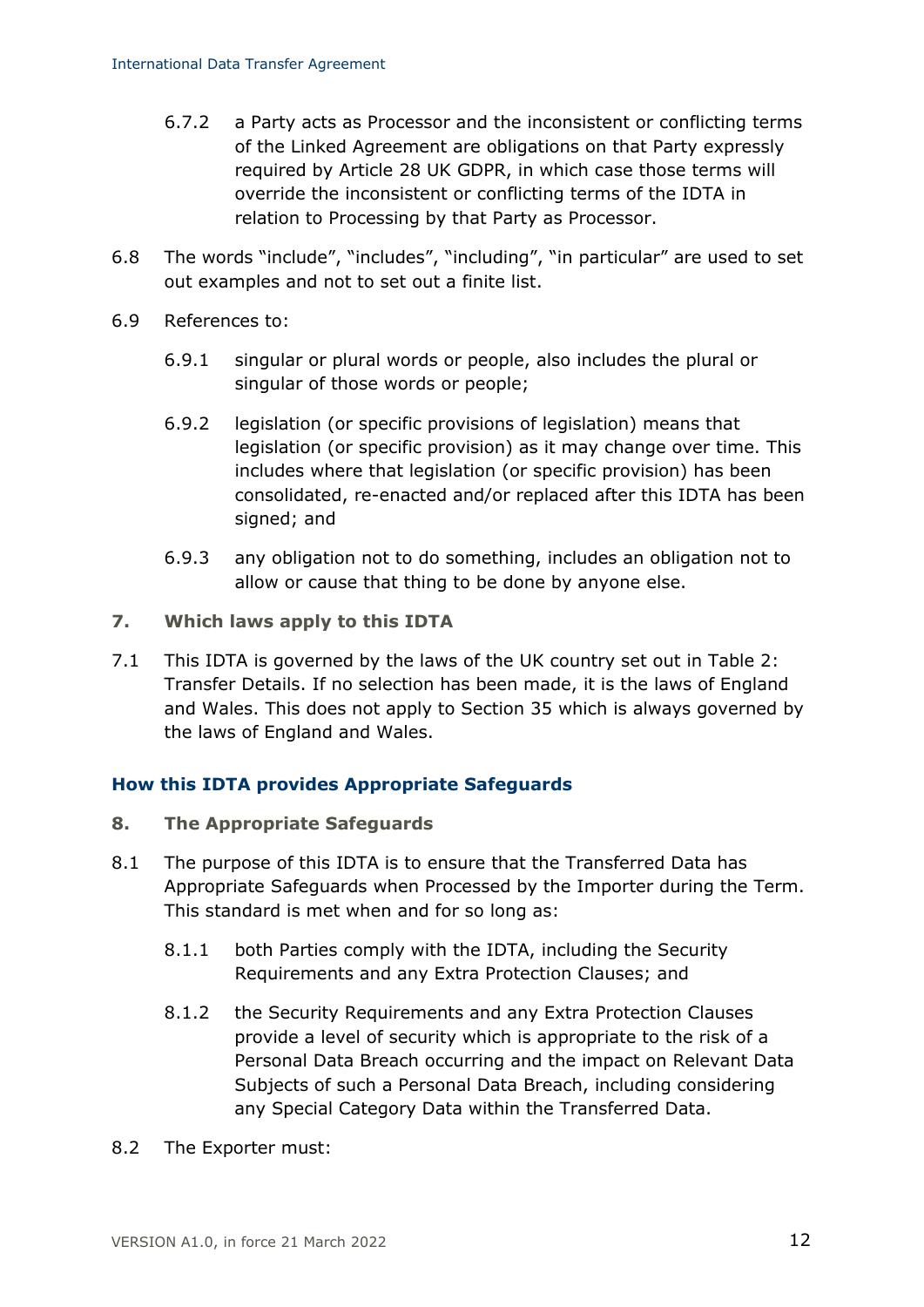- 8.2.1 ensure and demonstrate that this IDTA (including any Security Requirements and Extra Protection Clauses) provides Appropriate Safeguards; and
- 8.2.2 (if the Importer reasonably requests) provide it with a copy of any TRA.
- <span id="page-12-2"></span><span id="page-12-0"></span>8.3 The Importer must:
	- 8.3.1 before receiving any Transferred Data, provide the Exporter with all relevant information regarding Local Laws and practices and the protections and risks which apply to the Transferred Data when it is Processed by the Importer, including any information which may reasonably be required for the Exporter to carry out any TRA (the "Importer Information");
	- 8.3.2 co-operate with the Exporter to ensure compliance with the Exporter's obligations under the UK Data Protection Laws;
	- 8.3.3 review whether any Importer Information has changed, and whether any Local Laws contradict its obligations in this IDTA and take reasonable steps to verify this, on a regular basis. These reviews must be at least as frequent as the Review Dates; and
	- 8.3.4 inform the Exporter as soon as it becomes aware of any Importer Information changing, and/or any Local Laws which may prevent or limit the Importer complying with its obligations in this IDTA. This information then forms part of the Importer Information.
- 8.4 The Importer must ensure that at the Start Date and during the Term:
	- 8.4.1 the Importer Information is accurate;
	- 8.4.2 it has taken reasonable steps to verify whether there are any Local Laws which contradict its obligations in this IDTA or any additional information regarding Local Laws which may be relevant to this IDTA.
- 8.5 Each Party must ensure that the Security Requirements and Extra Protection Clauses provide a level of security which is appropriate to the risk of a Personal Data Breach occurring and the impact on Relevant Data Subjects of such a Personal Data Breach.
- <span id="page-12-1"></span>**9. Reviews to ensure the Appropriate Safeguards continue**
- 9.1 Each Party must:
	- 9.1.1 review this IDTA (including the Security Requirements and Extra Protection Clauses and the Importer Information) at regular intervals, to ensure that the IDTA remains accurate and up to date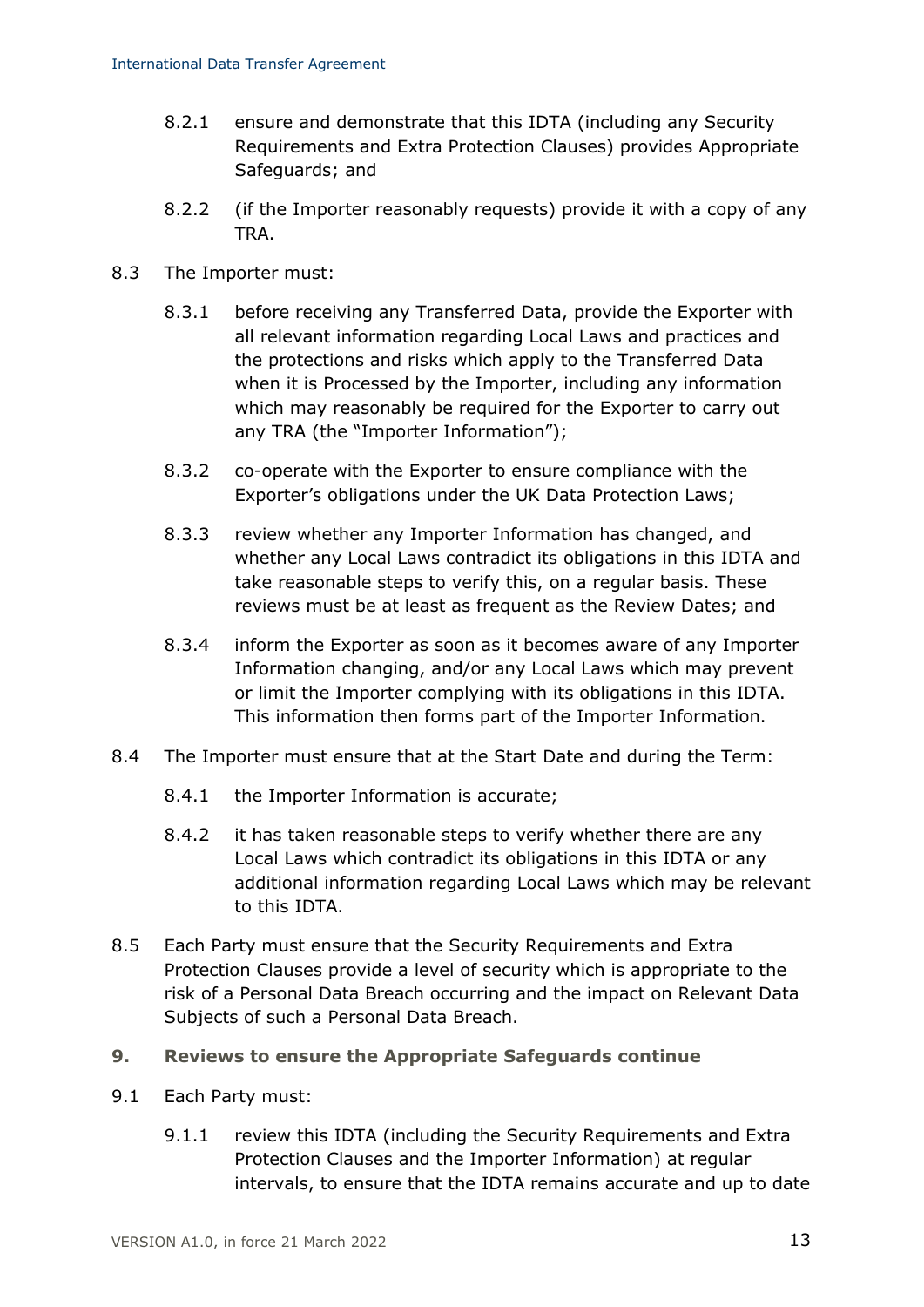and continues to provide the Appropriate Safeguards. Each Party will carry out these reviews as frequently as the relevant Review Dates or sooner; and

- 9.1.2 inform the other party in writing as soon as it becomes aware if any information contained in either this IDTA, any TRA or Importer Information is no longer accurate and up to date.
- <span id="page-13-0"></span>9.2 If, at any time, the IDTA no longer provides Appropriate Safeguards the Parties must Without Undue Delay:
	- 9.2.1 pause transfers and Processing of Transferred Data whilst a change to the Tables is agreed. The Importer may retain a copy of the Transferred Data during this pause, in which case the Importer must carry out any Processing required to maintain, so far as possible, the measures it was taking to achieve the Appropriate Safeguards prior to the time the IDTA no longer provided Appropriate Safeguards, but no other Processing;
	- 9.2.2 agree a change to Part one: Tables or Part two: Extra Protection Clauses which will maintain the Appropriate Safeguards (in accordance with Section [5\)](#page-8-0); and
	- 9.2.3 where a change to Part one: Tables or Part two: Extra Protection Clauses which maintains the Appropriate Safeguards cannot be agreed, the Exporter must end this IDTA by written notice on the Importer.
- <span id="page-13-1"></span>**10. The ICO**
- 10.1 Each Party agrees to comply with any reasonable requests made by the ICO in relation to this IDTA or its Processing of the Transferred Data.
- 10.2 The Exporter will provide a copy of any TRA, the Importer Information and this IDTA to the ICO, if the ICO requests.
- 10.3 The Importer will provide a copy of any Importer Information and this IDTA to the ICO, if the ICO requests.

#### **The Exporter**

- <span id="page-13-3"></span>**11. Exporter's obligations**
- <span id="page-13-4"></span><span id="page-13-2"></span>11.1 The Exporter agrees that UK Data Protection Laws apply to its Processing of the Transferred Data, including transferring it to the Importer.
- <span id="page-13-5"></span>11.2 The Exporter must: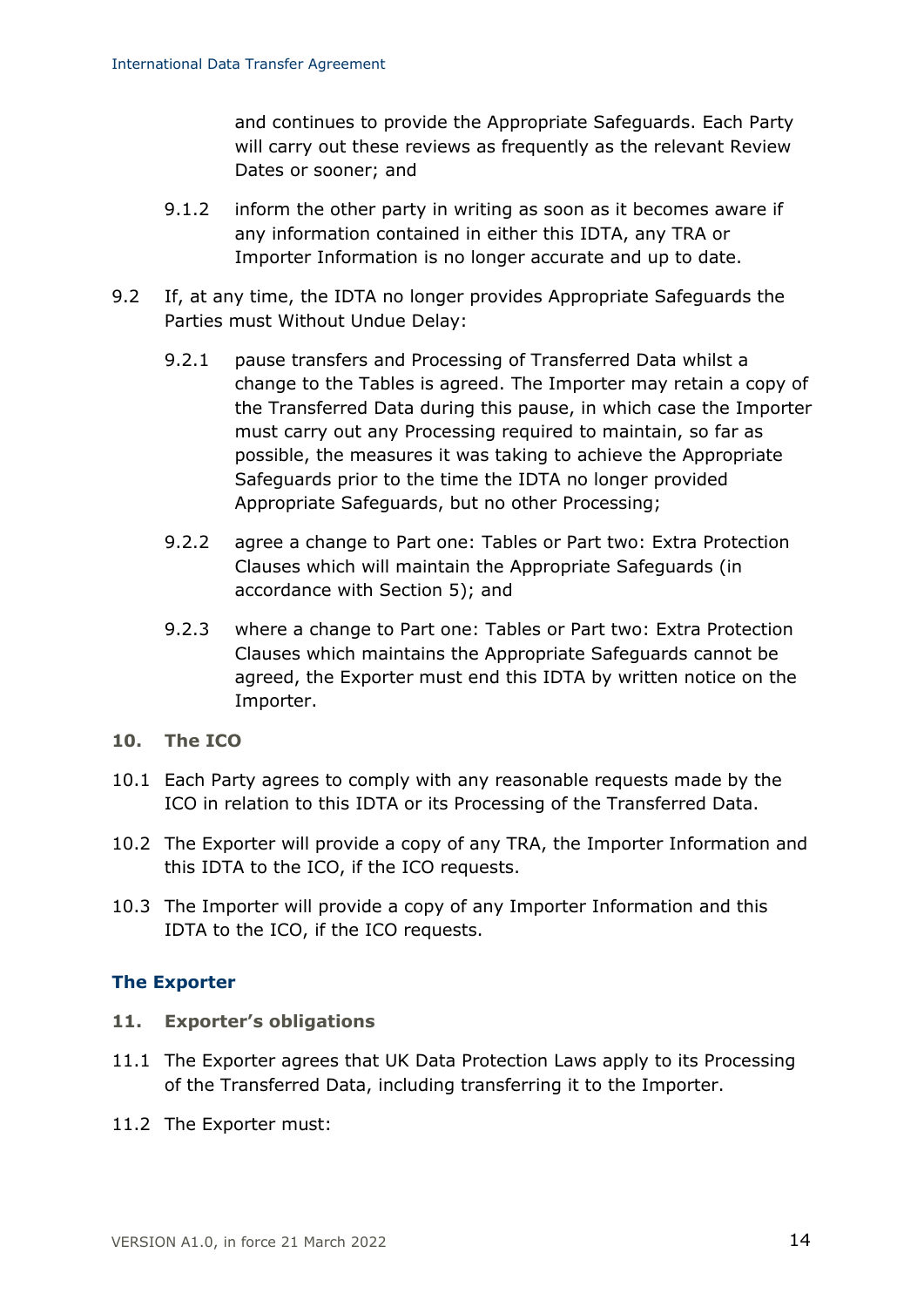- 11.2.1 comply with the UK Data Protection Laws in transferring the Transferred Data to the Importer;
- 11.2.2 comply with the Linked Agreement as it relates to its transferring the Transferred Data to the Importer; and
- 11.2.3 carry out reasonable checks on the Importer's ability to comply with this IDTA, and take appropriate action including under Section [9.2,](#page-13-0) Section [29](#page-25-0) or Section [30,](#page-26-0) if at any time it no longer considers that the Importer is able to comply with this IDTA or to provide Appropriate Safeguards.
- 11.3 The Exporter must comply with all its obligations in the IDTA, including any in the Security Requirements, and any Extra Protection Clauses and any Commercial Clauses.
- <span id="page-14-1"></span>11.4 The Exporter must co-operate with reasonable requests of the Importer to pass on notices or other information to and from Relevant Data Subjects or any Third Party Controller where it is not reasonably practical for the Importer to do so. The Exporter may pass these on via a third party if it is reasonable to do so.
- 11.5 The Exporter must co-operate with and provide reasonable assistance to the Importer, so that the Importer is able to comply with its obligations to the Relevant Data Subjects under Local Law and this IDTA.

### **The Importer**

- <span id="page-14-6"></span>**12. General Importer obligations**
- <span id="page-14-5"></span><span id="page-14-4"></span><span id="page-14-3"></span><span id="page-14-2"></span><span id="page-14-0"></span>12.1 The Importer must:
	- 12.1.1 only Process the Transferred Data for the Purpose;
	- 12.1.2 comply with all its obligations in the IDTA, including in the Security Requirements, any Extra Protection Clauses and any Commercial Clauses;
	- 12.1.3 comply with all its obligations in the Linked Agreement which relate to its Processing of the Transferred Data;
	- 12.1.4 keep a written record of its Processing of the Transferred Data, which demonstrate its compliance with this IDTA, and provide this written record if asked to do so by the Exporter;
	- 12.1.5 if the Linked Agreement includes rights for the Exporter to obtain information or carry out an audit, provide the Exporter with the same rights in relation to this IDTA; and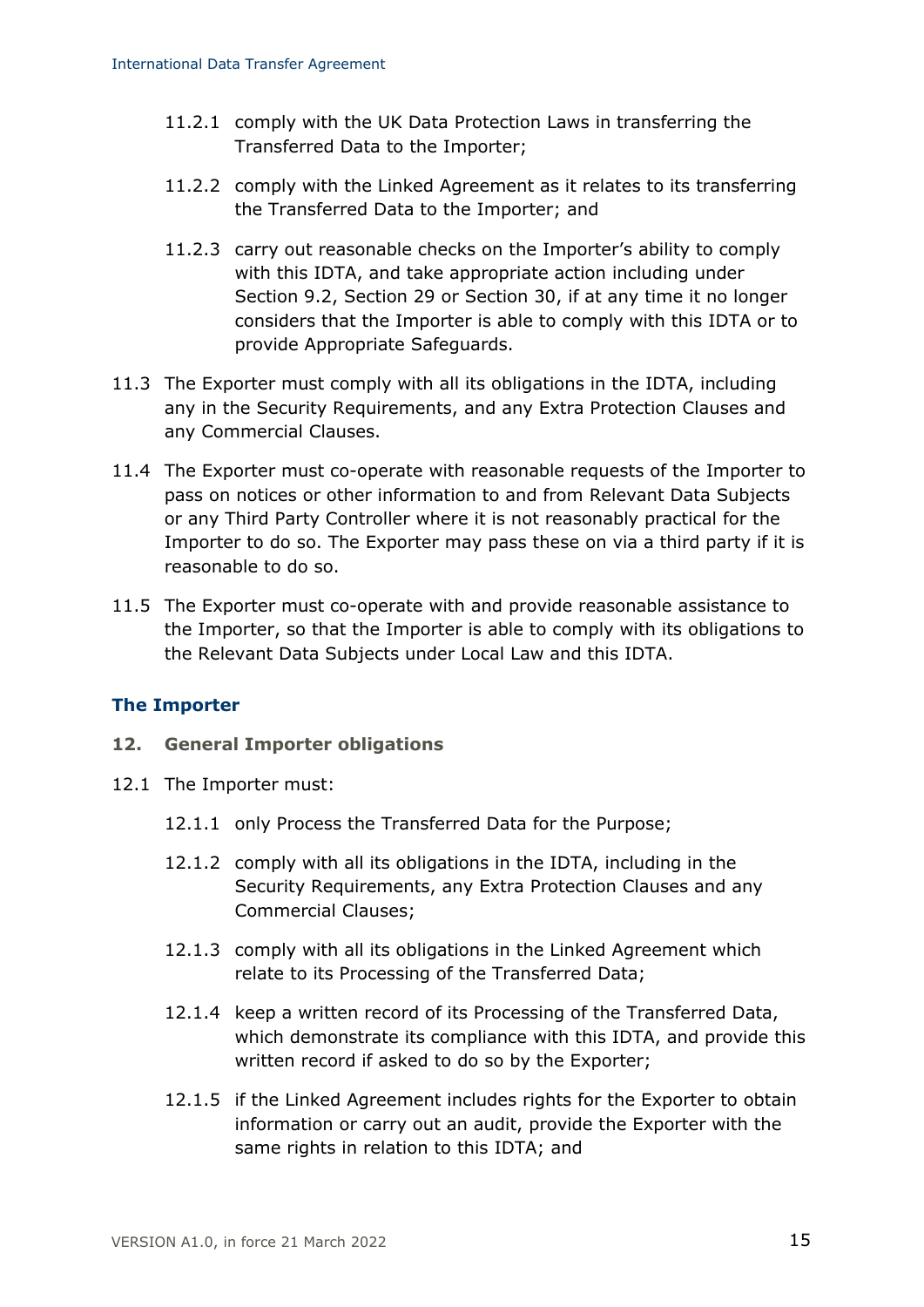- <span id="page-15-2"></span>12.1.6 if the ICO requests, provide the ICO with the information it would be required on request to provide to the Exporter under this Section [12.1](#page-14-0) (including the written record of its Processing, and the results of audits and inspections).
- 12.2 The Importer must co-operate with and provide reasonable assistance to the Exporter and any Third Party Controller, so that the Exporter and any Third Party Controller are able to comply with their obligations under UK Data Protection Laws and this IDTA.
- <span id="page-15-3"></span>**13. Importer's obligations if it is subject to the UK Data Protection Laws**
- <span id="page-15-0"></span>13.1 If the Importer's Processing of the Transferred Data is subject to UK Data Protection Laws, it agrees that:
	- 13.1.1 UK Data Protection Laws apply to its Processing of the Transferred Data, and the ICO has jurisdiction over it in that respect; and
	- 13.1.2 it has and will comply with the UK Data Protection Laws in relation to the Processing of the Transferred Data.
- 13.2 If Section [13.1](#page-15-0) applies and the Importer complies with Section [13.1,](#page-15-0) it does not need to comply with:
	- Section [14](#page-15-1) (Importer's obligations to comply with key data protection principles);
	- Section [15](#page-16-0) (What happens if there is an Importer Personal Data Breach);
	- Section [15](#page-16-0) (How Relevant Data Subjects can exercise their data subject rights); and
	- Section [21](#page-21-0) (How Relevant Data Subjects can exercise their data subject rights – if the Importer is the Exporter's Processor or Sub-Processor).
- <span id="page-15-1"></span>**14. Importer's obligations to comply with key data protection principles**
- 14.1 The Importer does not need to comply with this Section [14](#page-15-1) if it is the Exporter's Processor or Sub-Processor.
- 14.2 The Importer must:
	- 14.2.1 ensure that the Transferred Data it Processes is adequate, relevant and limited to what is necessary for the Purpose;
	- 14.2.2 ensure that the Transferred Data it Processes is accurate and (where necessary) kept up to date, and (where appropriate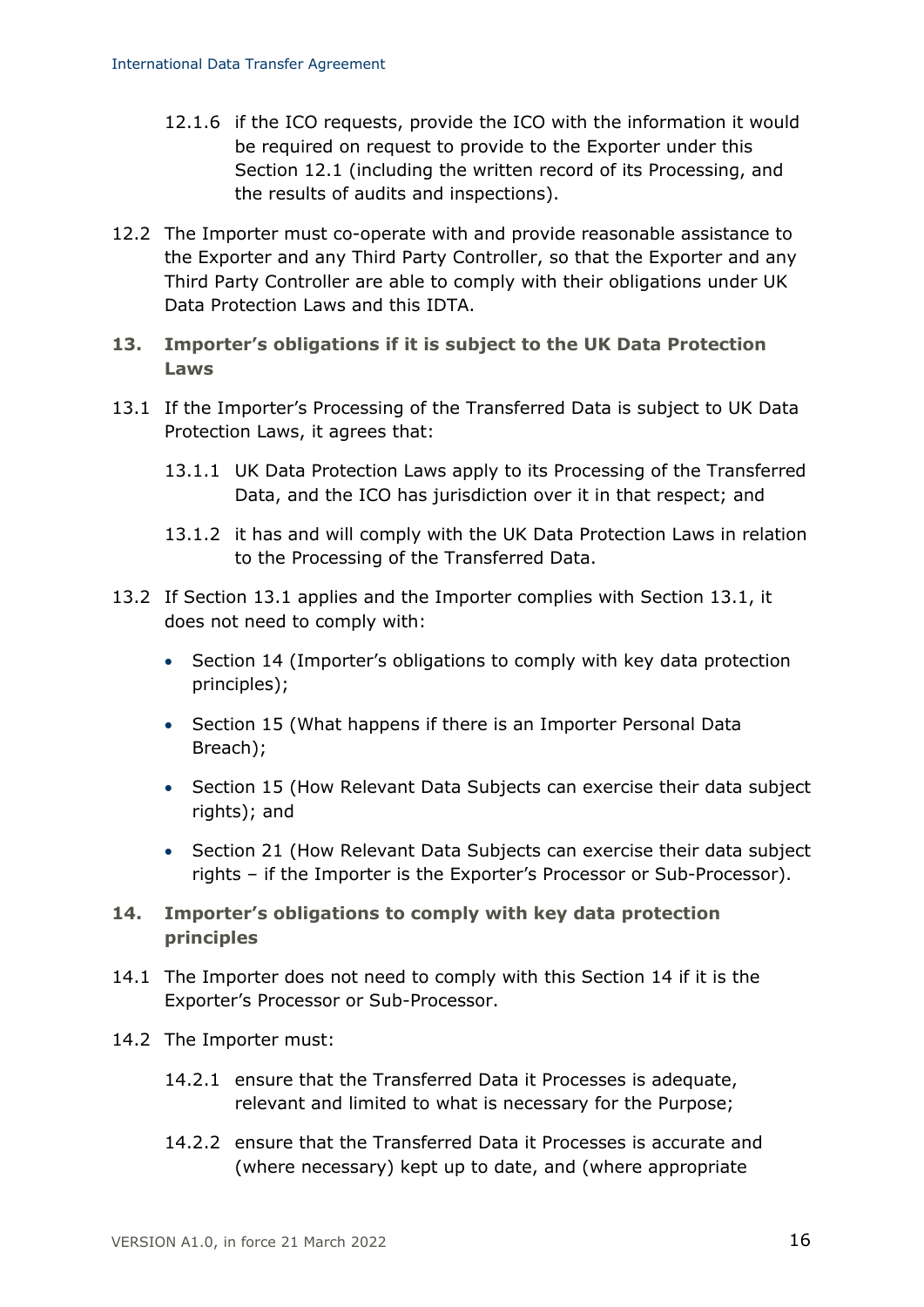considering the Purposes) correct or delete any inaccurate Transferred Data it becomes aware of Without Undue Delay; and

- 14.2.3 ensure that it Processes the Transferred Data for no longer than is reasonably necessary for the Purpose.
- <span id="page-16-0"></span>**15. What happens if there is an Importer Personal Data Breach**
- 15.1 If there is an Importer Personal Data Breach, the Importer must:
	- 15.1.1 take reasonable steps to fix it, including to minimise the harmful effects on Relevant Data Subjects, stop it from continuing, and prevent it happening again. If the Importer is the Exporter's Processor or Sub-Processor: these steps must comply with the Exporter's instructions and the Linked Agreement and be in cooperation with the Exporter and any Third Party Controller; and
	- 15.1.2 ensure that the Security Requirements continue to provide (or are changed in accordance with this IDTA so they do provide) a level of security which is appropriate to the risk of a Personal Data Breach occurring and the impact on Relevant Data Subjects of such a Personal Data Breach.
- 15.2 If the Importer is a Processor or Sub-Processor: if there is an Importer Personal Data Breach, the Importer must:
	- 15.2.1 notify the Exporter Without Undue Delay after becoming aware of the breach, providing the following information:
		- 15.2.1.1 a description of the nature of the Importer Personal Data Breach;
		- 15.2.1.2 (if and when possible) the categories and approximate number of Data Subjects and Transferred Data records concerned;
		- 15.2.1.3 likely consequences of the Importer Personal Data Breach;
		- 15.2.1.4 steps taken (or proposed to be taken) to fix the Importer Personal Data Breach (including to minimise the harmful effects on Relevant Data Subjects, stop it from continuing, and prevent it happening again) and to ensure that Appropriate Safeguards are in place;
		- 15.2.1.5 contact point for more information; and
		- 15.2.1.6 any other information reasonably requested by the Exporter,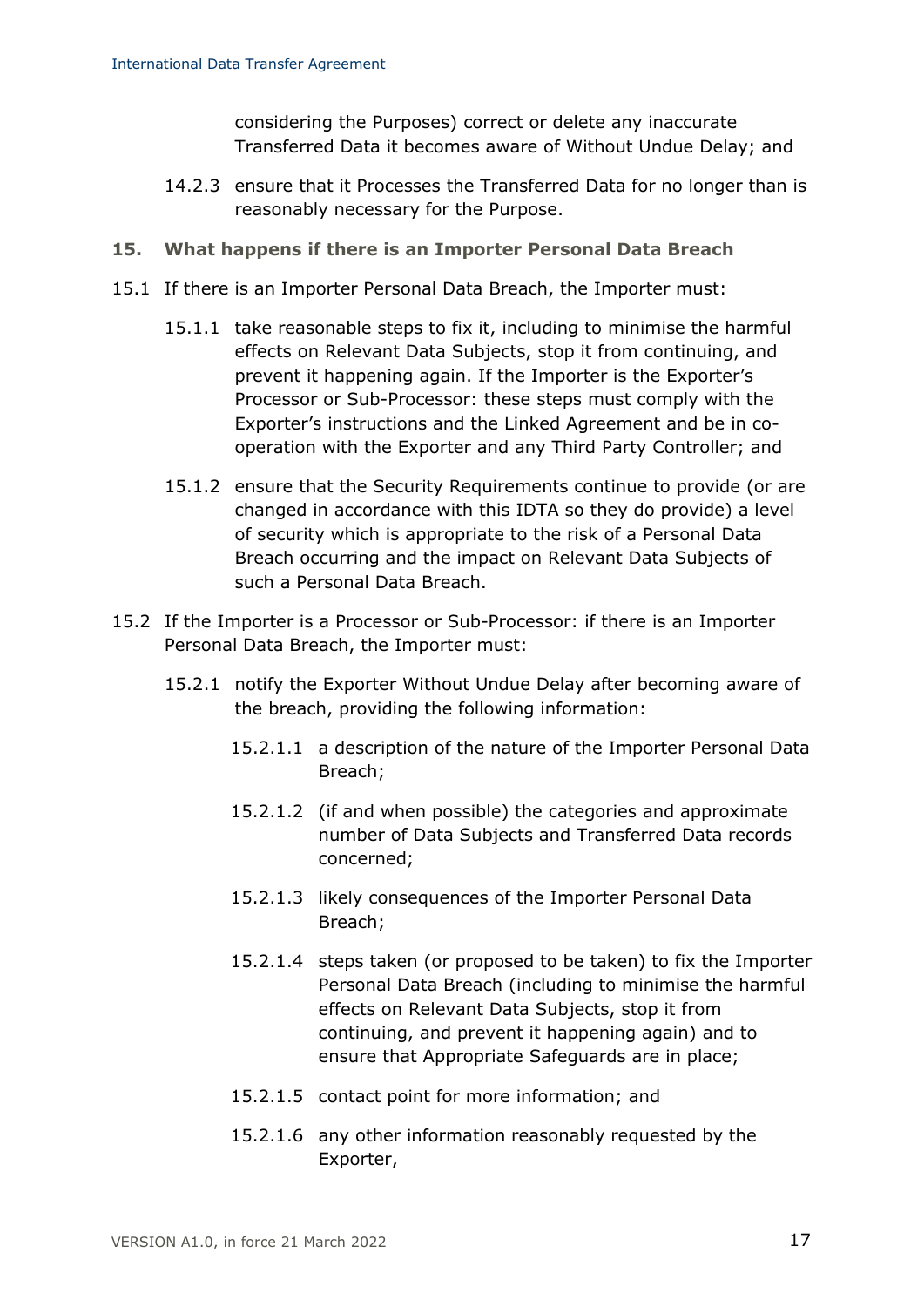- 15.2.2 if it is not possible for the Importer to provide all the above information at the same time, it may do so in phases, Without Undue Delay; and
- 15.2.3 assist the Exporter (and any Third Party Controller) so the Exporter (or any Third Party Controller) can inform Relevant Data Subjects or the ICO or any other relevant regulator or authority about the Importer Personal Data Breach Without Undue Delay.
- 15.3 If the Importer is a Controller: if the Importer Personal Data Breach is likely to result in a risk to the rights or freedoms of any Relevant Data Subject the Importer must notify the Exporter Without Undue Delay after becoming aware of the breach, providing the following information:
	- 15.3.1 a description of the nature of the Importer Personal Data Breach;
	- 15.3.2 (if and when possible) the categories and approximate number of Data Subjects and Transferred Data records concerned;
	- 15.3.3 likely consequences of the Importer Personal Data Breach;
	- 15.3.4 steps taken (or proposed to be taken) to fix the Importer Personal Data Breach (including to minimise the harmful effects on Relevant Data Subjects, stop it from continuing, and prevent it happening again) and to ensure that Appropriate Safeguards are in place;
	- 15.3.5 contact point for more information; and
	- 15.3.6 any other information reasonably requested by the Exporter.

If it is not possible for the Importer to provide all the above information at the same time, it may do so in phases, Without Undue Delay.

- 15.4 If the Importer is a Controller: if the Importer Personal Data Breach is likely to result in a high risk to the rights or freedoms of any Relevant Data Subject, the Importer must inform those Relevant Data Subjects Without Undue Delay, except in so far as it requires disproportionate effort, and provided the Importer ensures that there is a public communication or similar measures whereby Relevant Data Subjects are informed in an equally effective manner.
- 15.5 The Importer must keep a written record of all relevant facts relating to the Importer Personal Data Breach, which it will provide to the Exporter and the ICO on request.

This record must include the steps it takes to fix the Importer Personal Data Breach (including to minimise the harmful effects on Relevant Data Subjects, stop it from continuing, and prevent it happening again) and to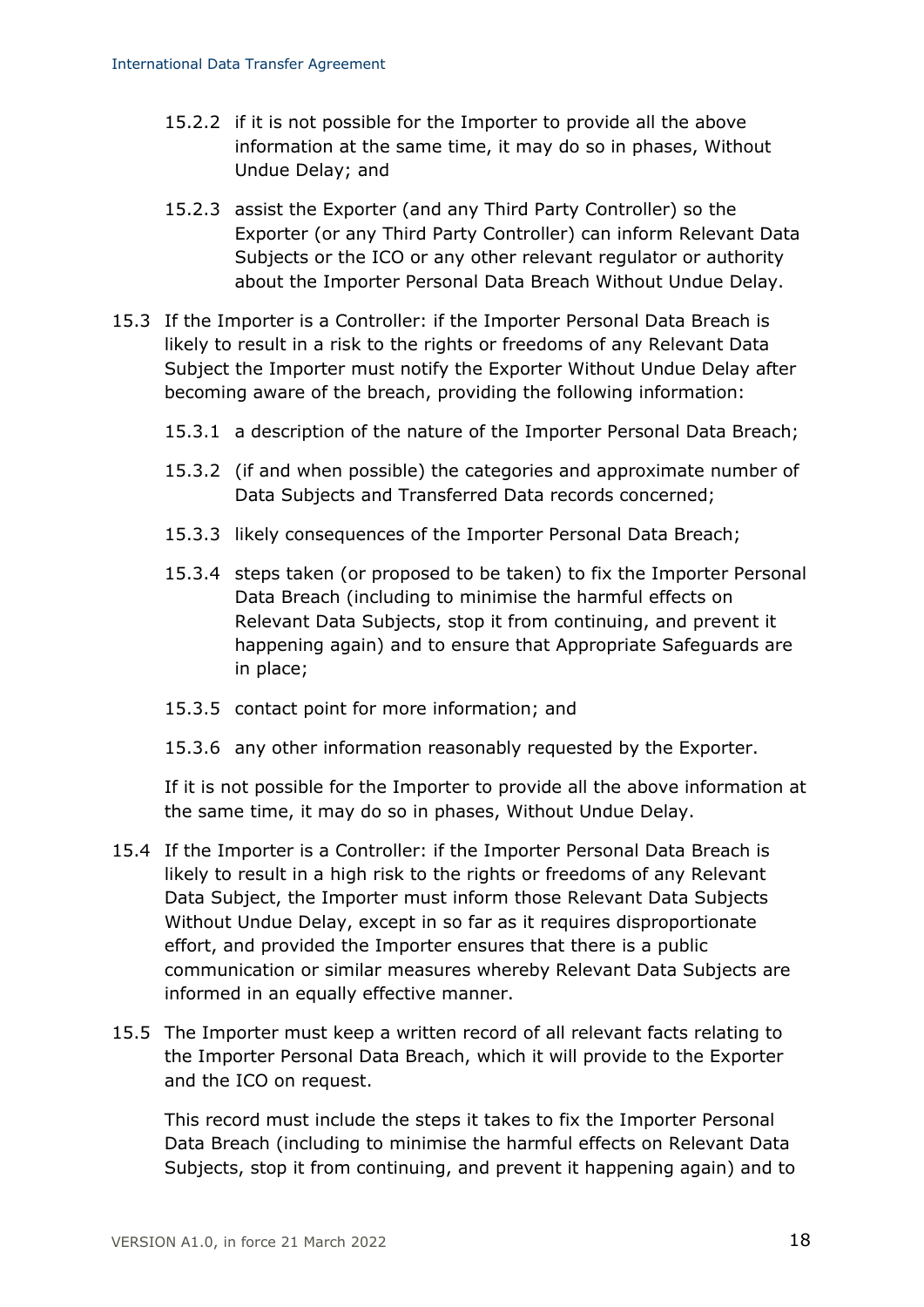ensure that Security Requirements continue to provide a level of security which is appropriate to the risk of a Personal Data Breach occurring and the impact on Relevant Data Subjects of such a Personal Data Breach.

### <span id="page-18-1"></span>**16. Transferring on the Transferred Data**

- <span id="page-18-0"></span>16.1 The Importer may only transfer on the Transferred Data to a third party if it is permitted to do so in Table 2: Transfer Details Table, the transfer is for the Purpose, the transfer does not breach the Linked Agreement, and one or more of the following apply:
	- 16.1.1 the third party has entered into a written contract with the Importer containing the same level of protection for Data Subjects as contained in this IDTA (based on the role of the recipient as controller or processor), and the Importer has conducted a risk assessment to ensure that the Appropriate Safeguards will be protected by that contract; or
	- 16.1.2 the third party has been added to this IDTA as a Party; or
	- 16.1.3 if the Importer was in the UK, transferring on the Transferred Data would comply with Article 46 UK GDPR; or
	- 16.1.4 if the Importer was in the UK transferring on the Transferred Data would comply with one of the exceptions in Article 49 UK GDPR; or
	- 16.1.5 the transfer is to the UK or an Adequate Country.
- 16.2 The Importer does not need to comply with Section [16.1](#page-18-0) if it is transferring on Transferred Data and/or allowing access to the Transferred Data in accordance with Section [23](#page-22-0) (Access Requests and Direct Access).
- <span id="page-18-3"></span>**17. Importer's responsibility if it authorises others to perform its obligations**
- <span id="page-18-2"></span>17.1 The Importer may sub-contract its obligations in this IDTA to a Processor or Sub-Processor (provided it complies with Section [16\)](#page-18-1).
- 17.2 If the Importer is the Exporter's Processor or Sub-Processor: it must also comply with the Linked Agreement or be with the written consent of the Exporter.
- 17.3 The Importer must ensure that any person or third party acting under its authority, including a Processor or Sub-Processor, must only Process the Transferred Data on its instructions.
- 17.4 The Importer remains fully liable to the Exporter, the ICO and Relevant Data Subjects for its obligations under this IDTA where it has subcontracted any obligations to its Processors and Sub-Processors, or authorised an employee or other person to perform them (and references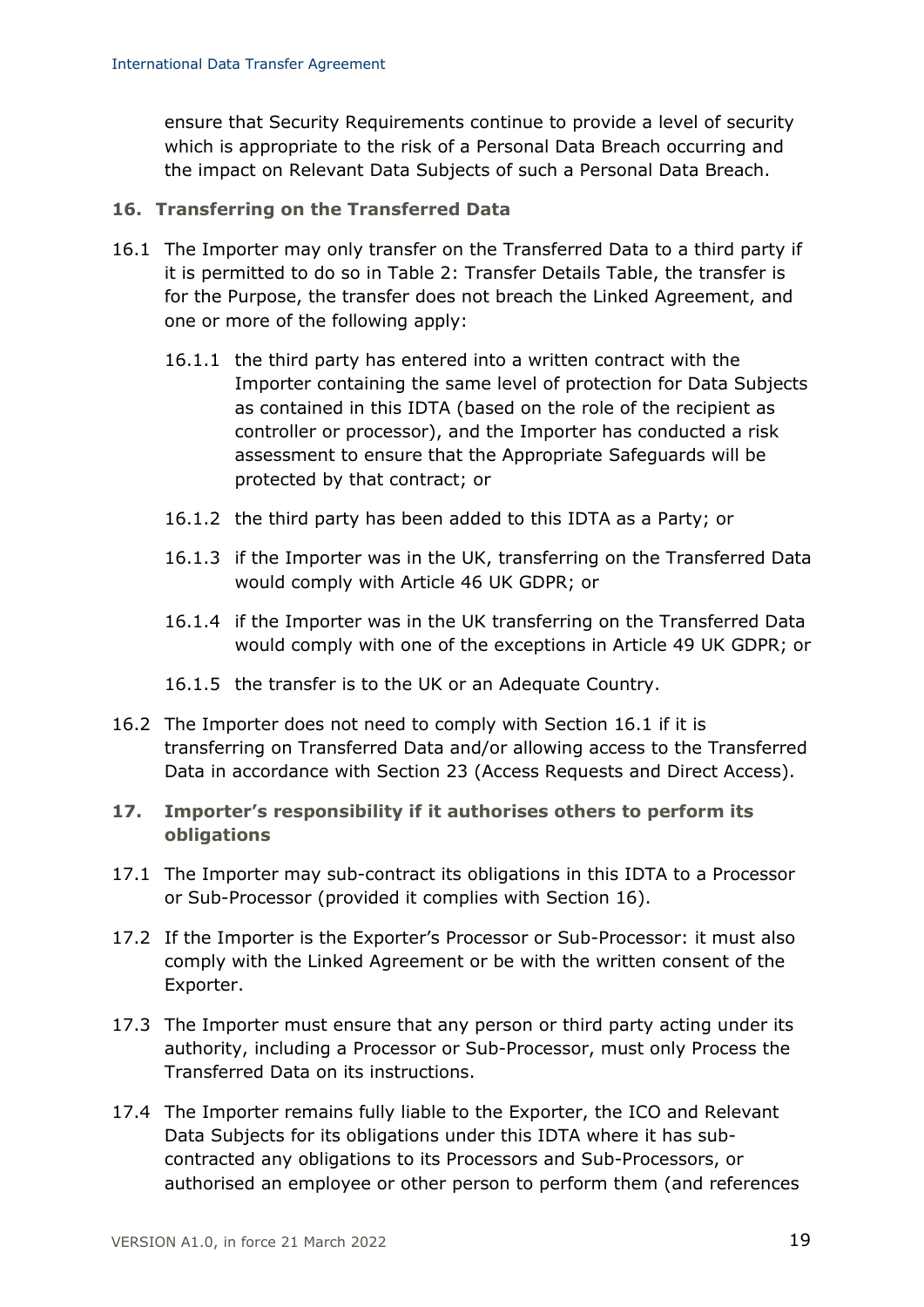to the Importer in this context will include references to its Processors, Sub-Processors or authorised persons).

#### **What rights do individuals have?**

- <span id="page-19-2"></span>**18. The right to a copy of the IDTA**
- 18.1 If a Party receives a request from a Relevant Data Subject for a copy of this IDTA:
	- 18.1.1 it will provide the IDTA to the Relevant Data Subject and inform the other Party, as soon as reasonably possible;
	- 18.1.2 it does not need to provide copies of the Linked Agreement, but it must provide all the information from those Linked Agreements referenced in the Tables;
	- 18.1.3 it may redact information in the Tables or the information provided from the Linked Agreement if it is reasonably necessary to protect business secrets or confidential information, so long as it provides the Relevant Data Subject with a summary of those redactions so that the Relevant Data Subject can understand the content of the Tables or the information provided from the Linked Agreement.
- <span id="page-19-0"></span>**19. The right to Information about the Importer and its Processing**
- 19.1 The Importer does not need to comply with this Section [19](#page-19-0) if it is the Exporter's Processor or Sub-Processor.
- <span id="page-19-1"></span>19.2 The Importer must ensure that each Relevant Data Subject is provided with details of:
	- the Importer (including contact details and the Importer Data Subject Contact);
	- the Purposes; and
	- any recipients (or categories of recipients) of the Transferred Data;

The Importer can demonstrate it has complied with this Section [19.2](#page-19-1) if the information is given (or has already been given) to the Relevant Data Subjects by the Exporter or another party.

The Importer does not need to comply with this Section [19.2](#page-19-1) in so far as to do so would be impossible or involve a disproportionate effort, in which case, the Importer must make the information publicly available.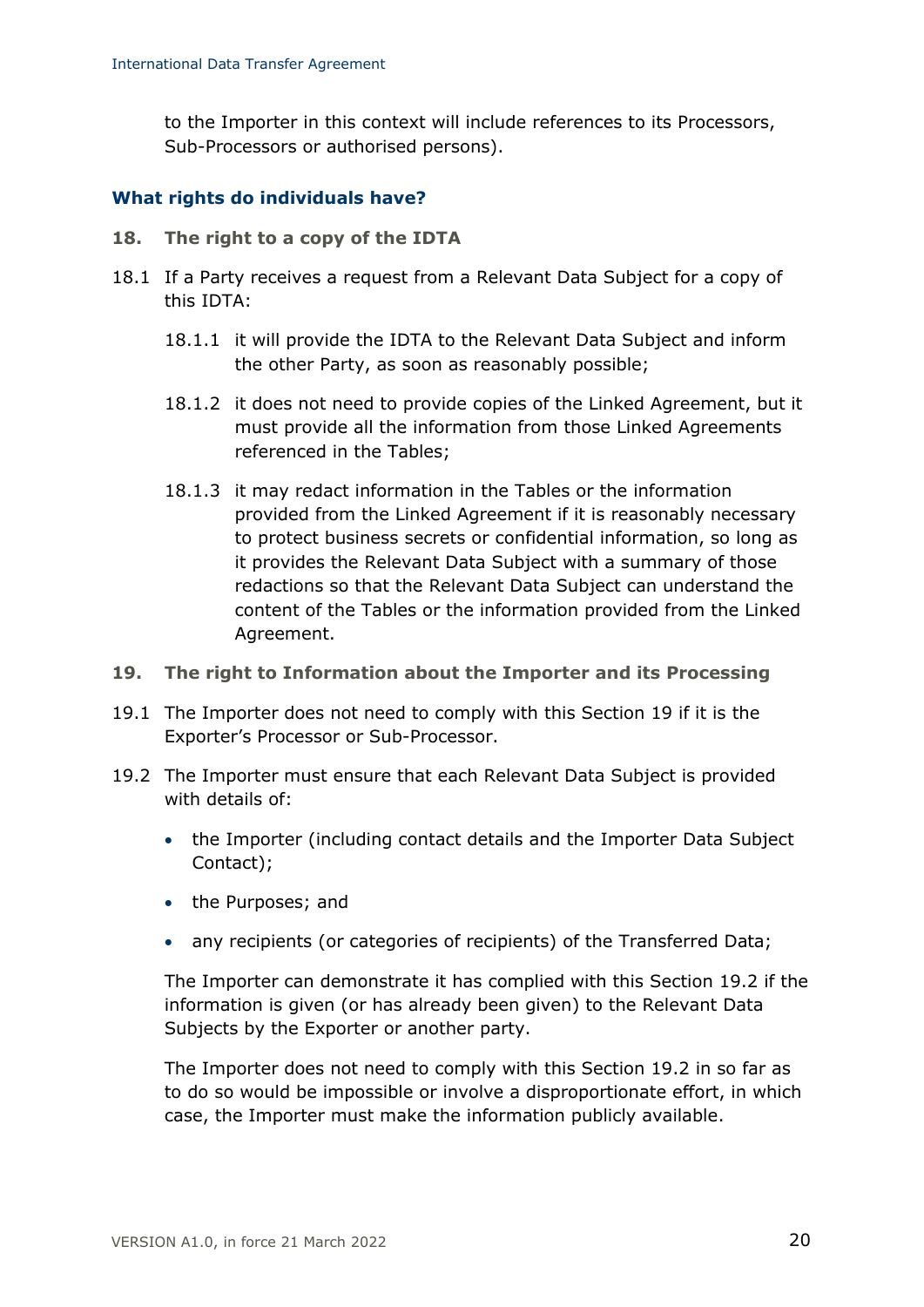- 19.3 The Importer must keep the details of the Importer Data Subject Contact up to date and publicly available. This includes notifying the Exporter in writing of any such changes.
- 19.4 The Importer must make sure those contact details are always easy to access for all Relevant Data Subjects and be able to easily communicate with Data Subjects in the English language Without Undue Delay.
- <span id="page-20-0"></span>**20. How Relevant Data Subjects can exercise their data subject rights**
- 20.1 The Importer does not need to comply with this Section [20](#page-20-0) if it is the Exporter's Processor or Sub-Processor.
- 20.2 If an individual requests, the Importer must confirm whether it is Processing their Personal Data as part of the Transferred Data.
- 20.3 The following Sections of this Section [20,](#page-20-0) relate to a Relevant Data Subject's Personal Data which forms part of the Transferred Data the Importer is Processing.
- 20.4 If the Relevant Data Subject requests, the Importer must provide them with a copy of their Transferred Data:
	- 20.4.1 Without Undue Delay (and in any event within one month);
	- 20.4.2 at no greater cost to the Relevant Data Subject than it would be able to charge if it were subject to the UK Data Protection Laws;
	- 20.4.3 in clear and plain English that is easy to understand; and
	- 20.4.4 in an easily accessible form

together with

- 20.4.5 (if needed) a clear and plain English explanation of the Transferred Data so that it is understandable to the Relevant Data Subject; and
- 20.4.6 information that the Relevant Data Subject has the right to bring a claim for compensation under this IDTA.
- 20.5 If a Relevant Data Subject requests, the Importer must:
	- 20.5.1 rectify inaccurate or incomplete Transferred Data;
	- 20.5.2 erase Transferred Data if it is being Processed in breach of this IDTA;
	- 20.5.3 cease using it for direct marketing purposes; and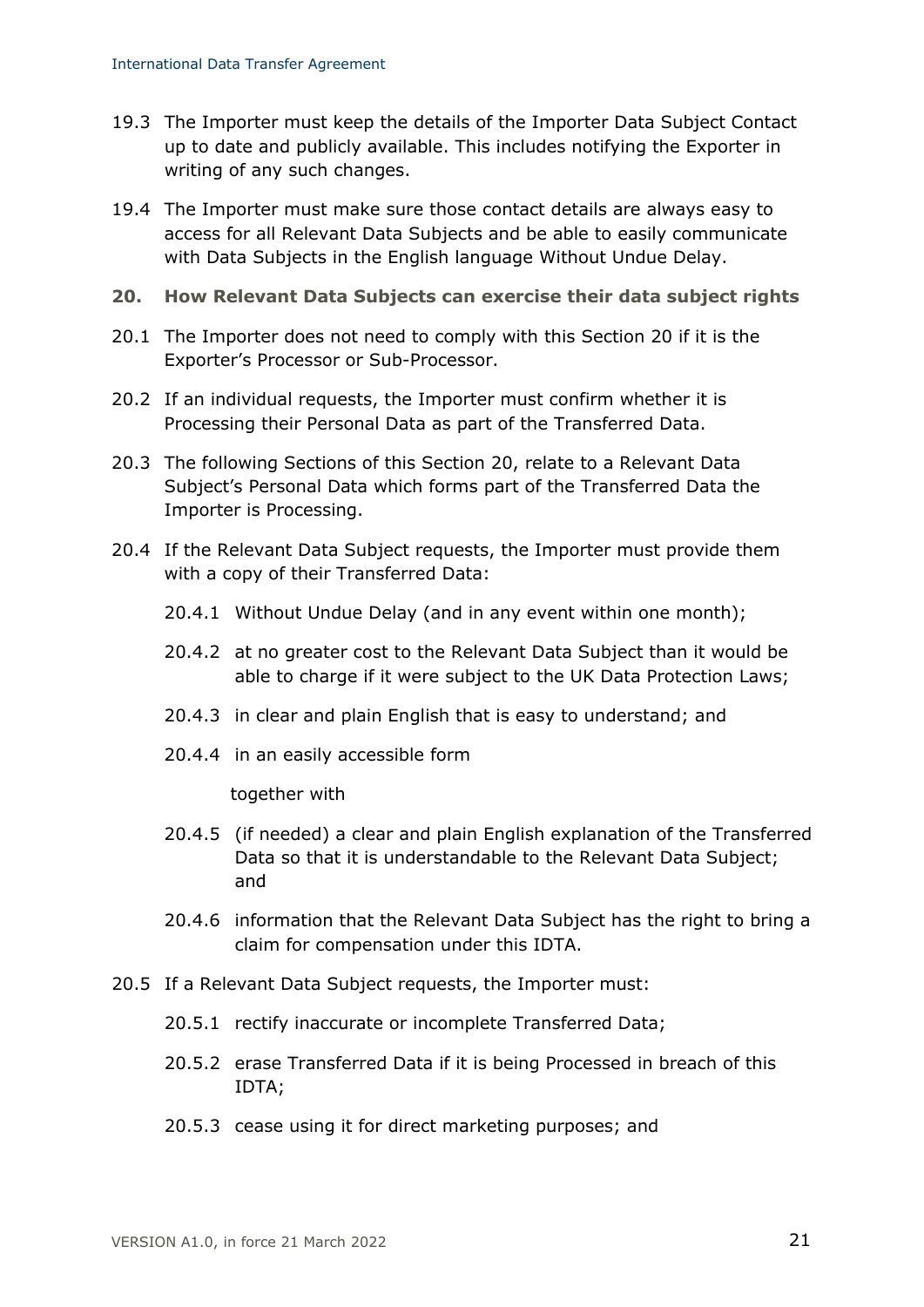- 20.5.4 comply with any other reasonable request of the Relevant Data Subject, which the Importer would be required to comply with if it were subject to the UK Data Protection Laws.
- <span id="page-21-2"></span>20.6 The Importer must not use the Transferred Data to make decisions about the Relevant Data Subject based solely on automated processing, including profiling (the "Decision-Making"), which produce legal effects concerning the Relevant Data Subject or similarly significantly affects them, except if it is permitted by Local Law and:
	- 20.6.1 the Relevant Data Subject has given their explicit consent to such Decision-Making; or
	- 20.6.2 Local Law has safeguards which provide sufficiently similar protection for the Relevant Data Subjects in relation to such Decision-Making, as to the relevant protection the Relevant Data Subject would have if such Decision-Making was in the UK; or
	- 20.6.3 the Extra Protection Clauses provide safeguards for the Decision-Making which provide sufficiently similar protection for the Relevant Data Subjects in relation to such Decision-Making, as to the relevant protection the Relevant Data Subject would have if such Decision-Making was in the UK.

### <span id="page-21-0"></span>**21. How Relevant Data Subjects can exercise their data subject rights– if the Importer is the Exporter's Processor or Sub-Processor**

21.1 Where the Importer is the Exporter's Processor or Sub-Processor: If the Importer receives a request directly from an individual which relates to the Transferred Data it must pass that request on to the Exporter Without Undue Delay. The Importer must only respond to that individual as authorised by the Exporter or any Third Party Controller.

### **22. Rights of Relevant Data Subjects are subject to the exemptions in the UK Data Protection Laws**

- <span id="page-21-1"></span>22.1 The Importer is not required to respond to requests or provide information or notifications under Sections [18,](#page-19-2) [19,](#page-19-0) [20,](#page-20-0) [21](#page-21-0) and [23](#page-22-0) if:
	- 22.1.1 it is unable to reasonably verify the identity of an individual making the request; or
	- 22.1.2 the requests are manifestly unfounded or excessive, including where requests are repetitive. In that case the Importer may refuse the request or may charge the Relevant Data Subject a reasonable fee; or
	- 22.1.3 a relevant exemption would be available under UK Data Protection Laws, were the Importer subject to the UK Data Protection Laws.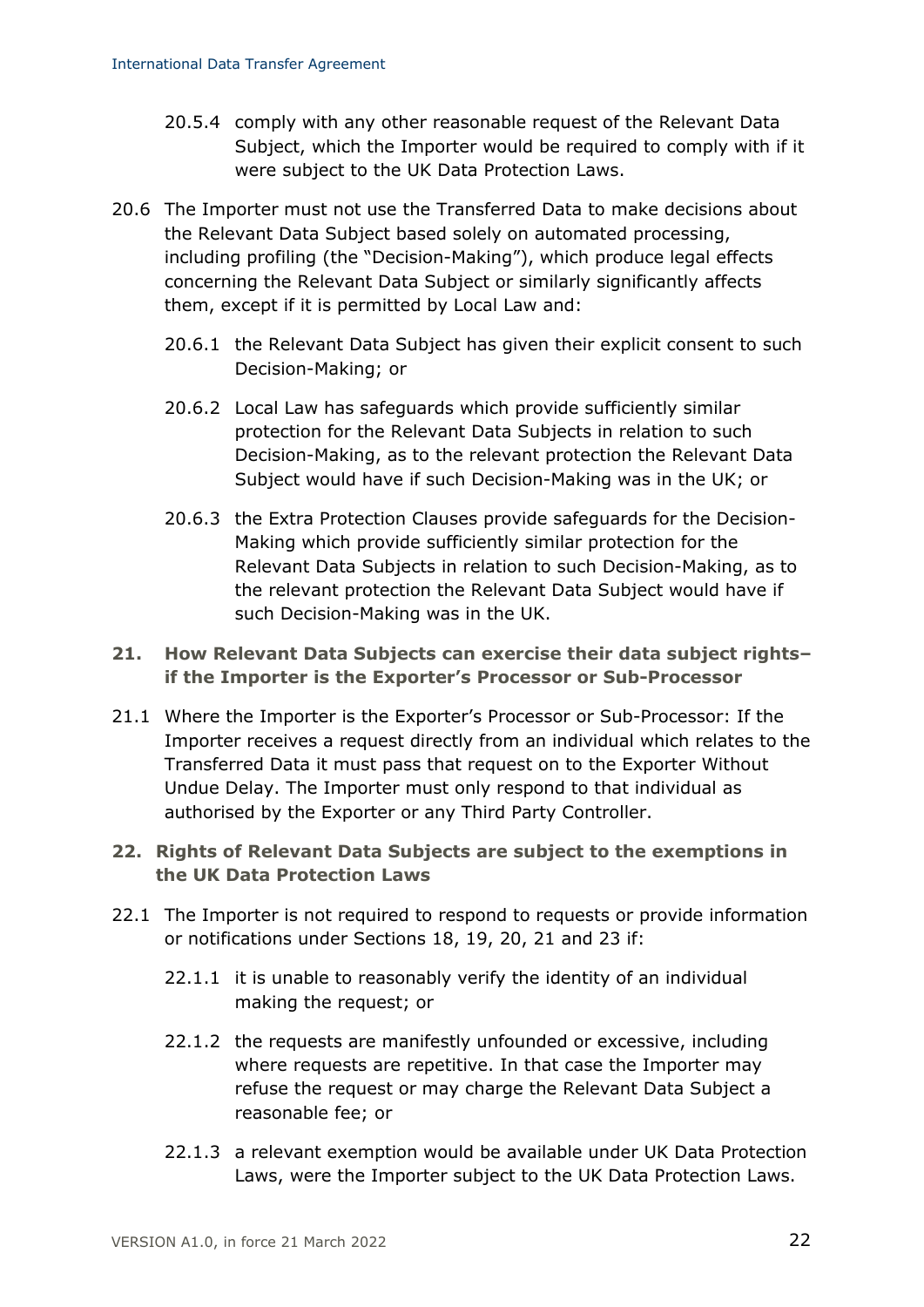If the Importer refuses an individual's request or charges a fee under Section [22.1.2](#page-21-1) it will set out in writing the reasons for its refusal or charge, and inform the Relevant Data Subject that they are entitled to bring a claim for compensation under this IDTA in the case of any breach of this IDTA.

#### **How to give third parties access to Transferred Data under Local Laws**

- <span id="page-22-0"></span>**23. Access requests and direct access**
- 23.1 In this Section [23](#page-22-0) an "Access Request" is a legally binding request (except for requests only binding by contract law) to access any Transferred Data and "Direct Access" means direct access to any Transferred Data by public authorities of which the Importer is aware.
- 23.2 The Importer may disclose any requested Transferred Data in so far as it receives an Access Request, unless in the circumstances it is reasonable for it to challenge that Access Request on the basis there are significant grounds to believe that it is unlawful.
- 23.3 In so far as Local Laws allow and it is reasonable to do so, the Importer will Without Undue Delay provide the following with relevant information about any Access Request or Direct Access: the Exporter; any Third Party Controller; and where the Importer is a Controller, any Relevant Data Subjects.
- 23.4 In so far as Local Laws allow, the Importer must:
	- 23.4.1 make and keep a written record of Access Requests and Direct Access, including (if known): the dates, the identity of the requestor/accessor, the purpose of the Access Request or Direct Access, the type of data requested or accessed, whether it was challenged or appealed, and the outcome; and the Transferred Data which was provided or accessed; and
	- 23.4.2 provide a copy of this written record to the Exporter on each Review Date and any time the Exporter or the ICO reasonably requests.
- <span id="page-22-2"></span>**24. Giving notice**
- <span id="page-22-1"></span>24.1 If a Party is required to notify any other Party in this IDTA it will be marked for the attention of the relevant Key Contact and sent by e-mail to the e-mail address given for the Key Contact.
- 24.2 If the notice is sent in accordance with Section [24.1,](#page-22-1) it will be deemed to have been delivered at the time the e-mail was sent, or if that time is outside of the receiving Party's normal business hours, the receiving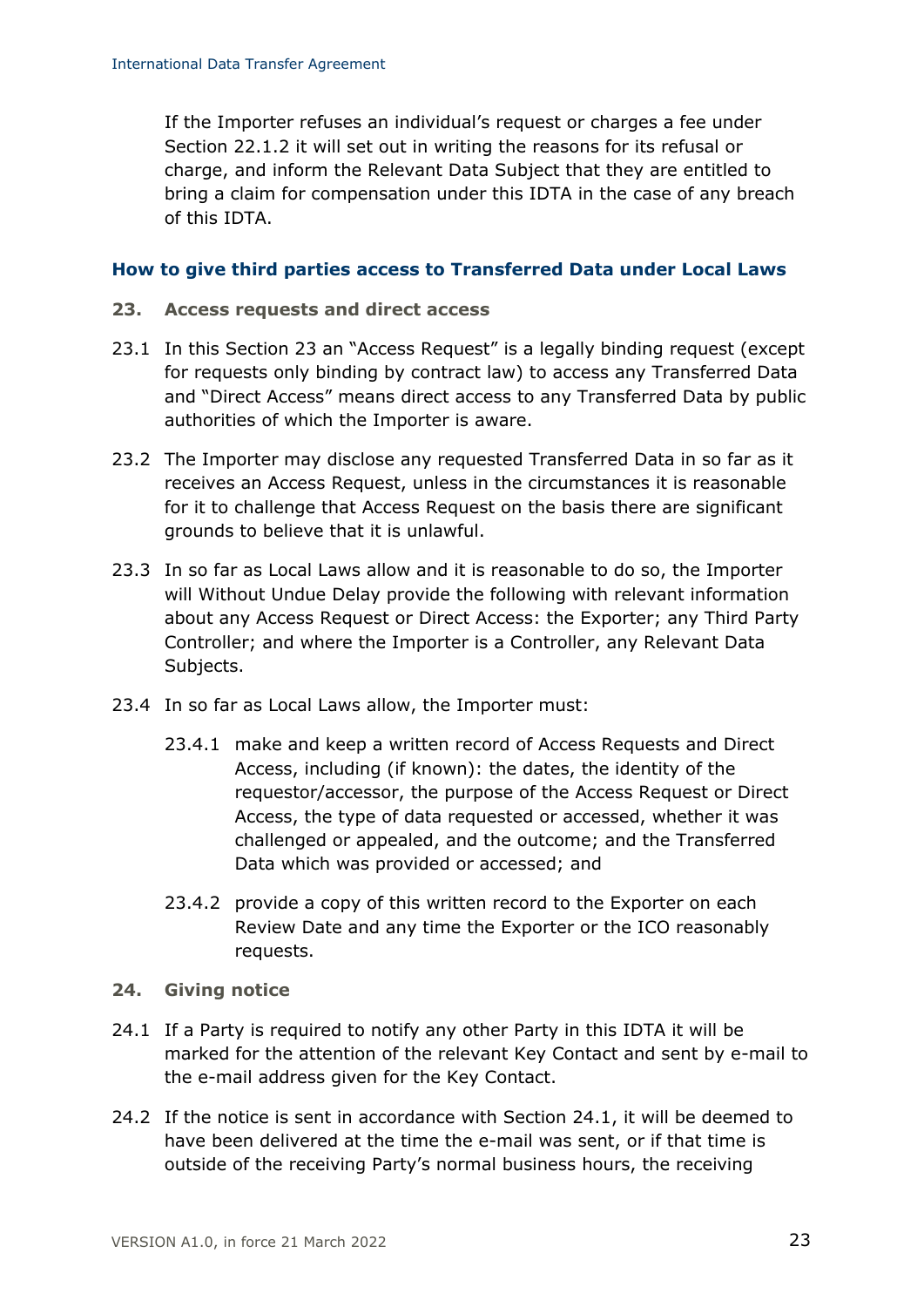Party's next normal business day, and provided no notice of non-delivery or bounceback is received.

- 24.3 The Parties agree that any Party can update their Key Contact details by giving 14 days' (or more) notice in writing to the other Party.
- <span id="page-23-0"></span>**25. General clauses**
- 25.1 In relation to the transfer of the Transferred Data to the Importer and the Importer's Processing of the Transferred Data, this IDTA and any Linked Agreement:
	- 25.1.1 contain all the terms and conditions agreed by the Parties; and
	- 25.1.2 override all previous contacts and arrangements, whether oral or in writing.
- 25.2 If one Party made any oral or written statements to the other before entering into this IDTA (which are not written in this IDTA) the other Party confirms that it has not relied on those statements and that it will not have a legal remedy if those statements are untrue or incorrect, unless the statement was made fraudulently.
- 25.3 Neither Party may novate, assign or obtain a legal charge over this IDTA (in whole or in part) without the written consent of the other Party, which may be set out in the Linked Agreement.
- 25.4 Except as set out in Section [17.1,](#page-18-2) neither Party may sub contract its obligations under this IDTA without the written consent of the other Party, which may be set out in the Linked Agreement.
- 25.5 This IDTA does not make the Parties a partnership, nor appoint one Party to act as the agent of the other Party.
- 25.6 If any Section (or part of a Section) of this IDTA is or becomes illegal, invalid or unenforceable, that will not affect the legality, validity and enforceability of any other Section (or the rest of that Section) of this IDTA.
- 25.7 If a Party does not enforce, or delays enforcing, its rights or remedies under or in relation to this IDTA, this will not be a waiver of those rights or remedies. In addition, it will not restrict that Party's ability to enforce those or any other right or remedy in future.
- 25.8 If a Party chooses to waive enforcing a right or remedy under or in relation to this IDTA, then this waiver will only be effective if it is made in writing. Where a Party provides such a written waiver:
	- 25.8.1 it only applies in so far as it explicitly waives specific rights or remedies;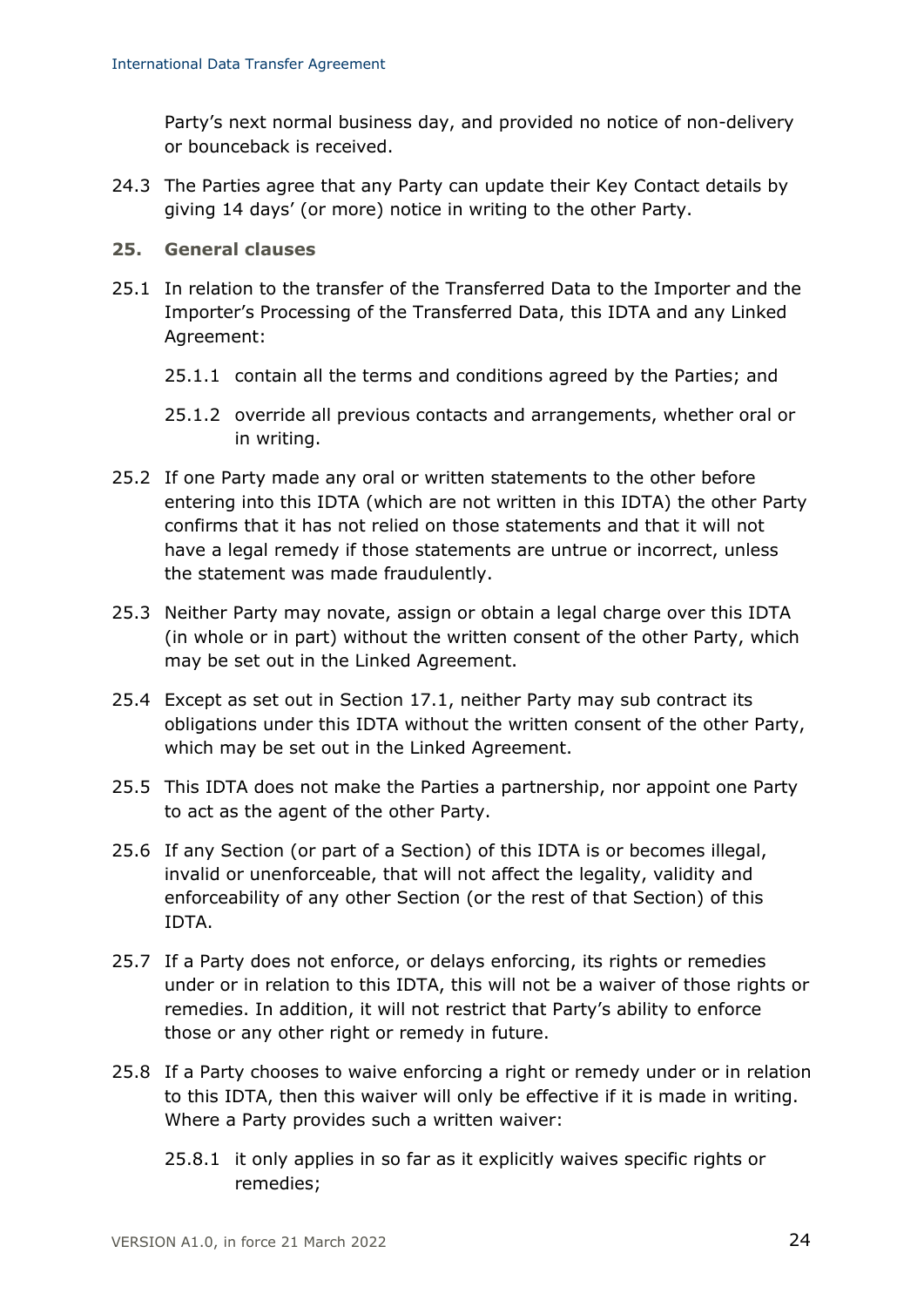- 25.8.2 it shall not prevent that Party from exercising those rights or remedies in the future (unless it has explicitly waived its ability to do so); and
- 25.8.3 it will not prevent that Party from enforcing any other right or remedy in future.

#### **What happens if there is a breach of this IDTA?**

- <span id="page-24-0"></span>**26. Breaches of this IDTA**
- 26.1 Each Party must notify the other Party in writing (and with all relevant details) if it:
	- 26.1.1 has breached this IDTA; or
	- 26.1.2 it should reasonably anticipate that it may breach this IDTA, and provide any information about this which the other Party reasonably requests.
- <span id="page-24-2"></span>26.2 In this IDTA "Significant Harmful Impact" means that there is more than a minimal risk of a breach of the IDTA causing (directly or indirectly) significant damage to any Relevant Data Subject or the other Party.
- <span id="page-24-1"></span>**27. Breaches of this IDTA by the Importer**
- 27.1 If the Importer has breached this IDTA, and this has a Significant Harmful Impact, the Importer must take steps Without Undue Delay to end the Significant Harmful Impact, and if that is not possible to reduce the Significant Harmful Impact as much as possible.
- 27.2 Until there is no ongoing Significant Harmful Impact on Relevant Data Subjects:
	- 27.2.1 the Exporter must suspend sending Transferred Data to the Importer;
	- 27.2.2 If the Importer is the Exporter's Processor or Sub-Processor: if the Exporter requests, the importer must securely delete all Transferred Data or securely return it to the Exporter (or a third party named by the Exporter); and
	- 27.2.3 if the Importer has transferred on the Transferred Data to a third party receiver under Section [16,](#page-18-1) and the breach has a Significant Harmful Impact on Relevant Data Subject when it is Processed by or on behalf of that third party receiver, the Importer must:
		- 27.2.3.1 notify the third party receiver of the breach and suspend sending it Transferred Data; and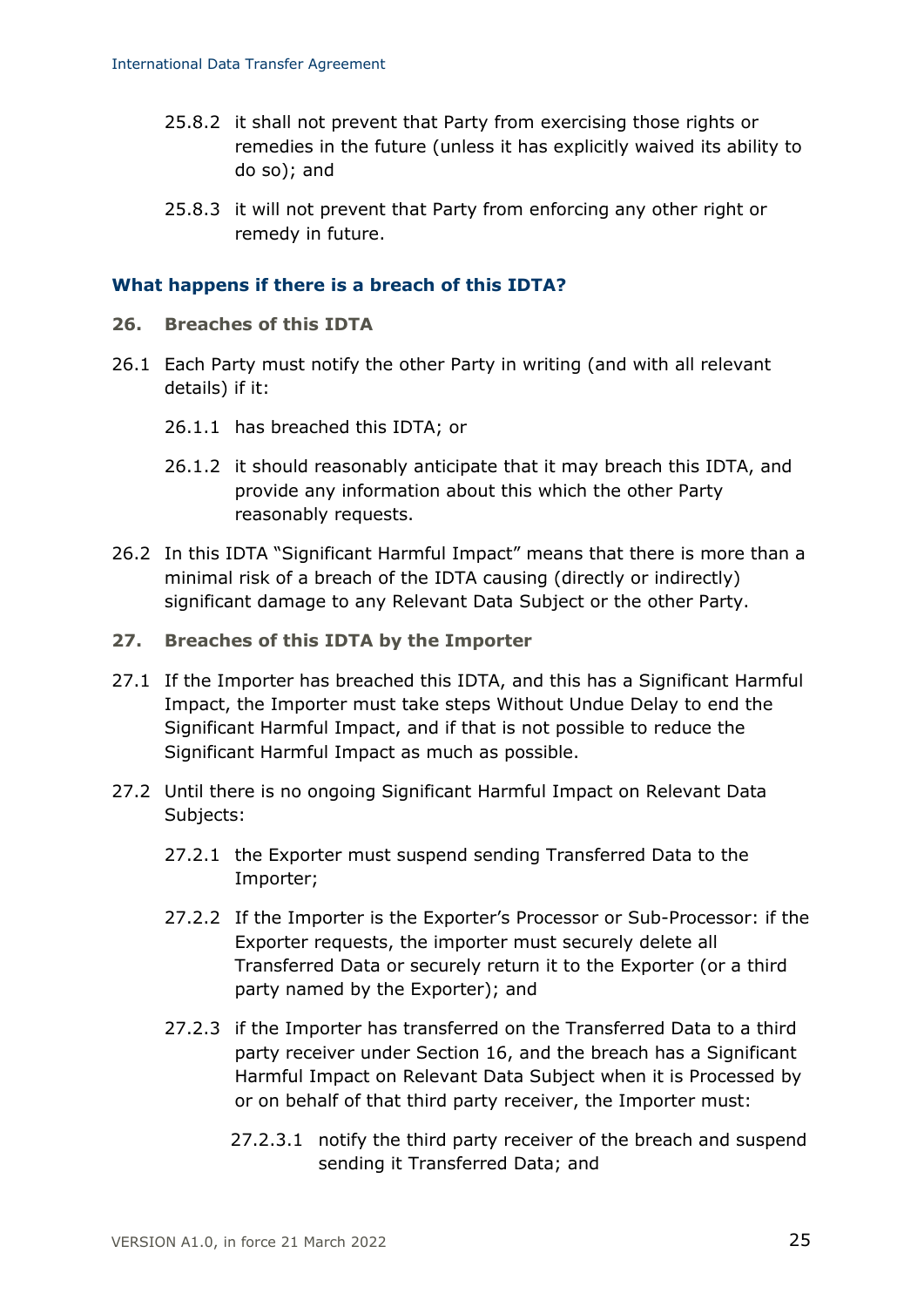- 27.2.3.2 if the third party receiver is the Importer's Processor or Sub-Processor: make the third party receiver securely delete all Transferred Data being Processed by it or on its behalf, or securely return it to the Importer (or a third party named by the Importer).
- 27.3 If the breach cannot be corrected Without Undue Delay, so there is no ongoing Significant Harmful Impact on Relevant Data Subjects, the Exporter must end this IDTA under Section [30.1.](#page-26-1)

#### <span id="page-25-2"></span>**28. Breaches of this IDTA by the Exporter**

- 28.1 If the Exporter has breached this IDTA, and this has a Significant Harmful Impact, the Exporter must take steps Without Undue Delay to end the Significant Harmful Impact and if that is not possible to reduce the Significant Harmful Impact as much as possible.
- 28.2 Until there is no ongoing risk of a Significant Harmful Impact on Relevant Data Subjects, the Exporter must suspend sending Transferred Data to the Importer.
- 28.3 If the breach cannot be corrected Without Undue Delay, so there is no ongoing Significant Harmful Impact on Relevant Data Subjects, the Importer must end this IDTA under Section [30.1.](#page-26-1)

#### **Ending the IDTA**

- <span id="page-25-0"></span>**29. How to end this IDTA without there being a breach**
- 29.1 The IDTA will end:
	- 29.1.1 at the end of the Term stated in Table 2: Transfer Details; or
	- 29.1.2 if in Table 2: Transfer Details, the Parties can end this IDTA by providing written notice to the other: at the end of the notice period stated;
	- 29.1.3 at any time that the Parties agree in writing that it will end; or
	- 29.1.4 at the time set out in Section [29.2.](#page-25-1)
- <span id="page-25-1"></span>29.2 If the ICO issues a revised Approved IDTA under Section [5.4,](#page-9-1) if any Party selected in Table 2 "Ending the IDTA when the Approved IDTA changes", will as a direct result of the changes in the Approved IDTA have a substantial, disproportionate and demonstrable increase in:
	- 29.2.1 its direct costs of performing its obligations under the IDTA; and/or
	- 29.2.2 its risk under the IDTA,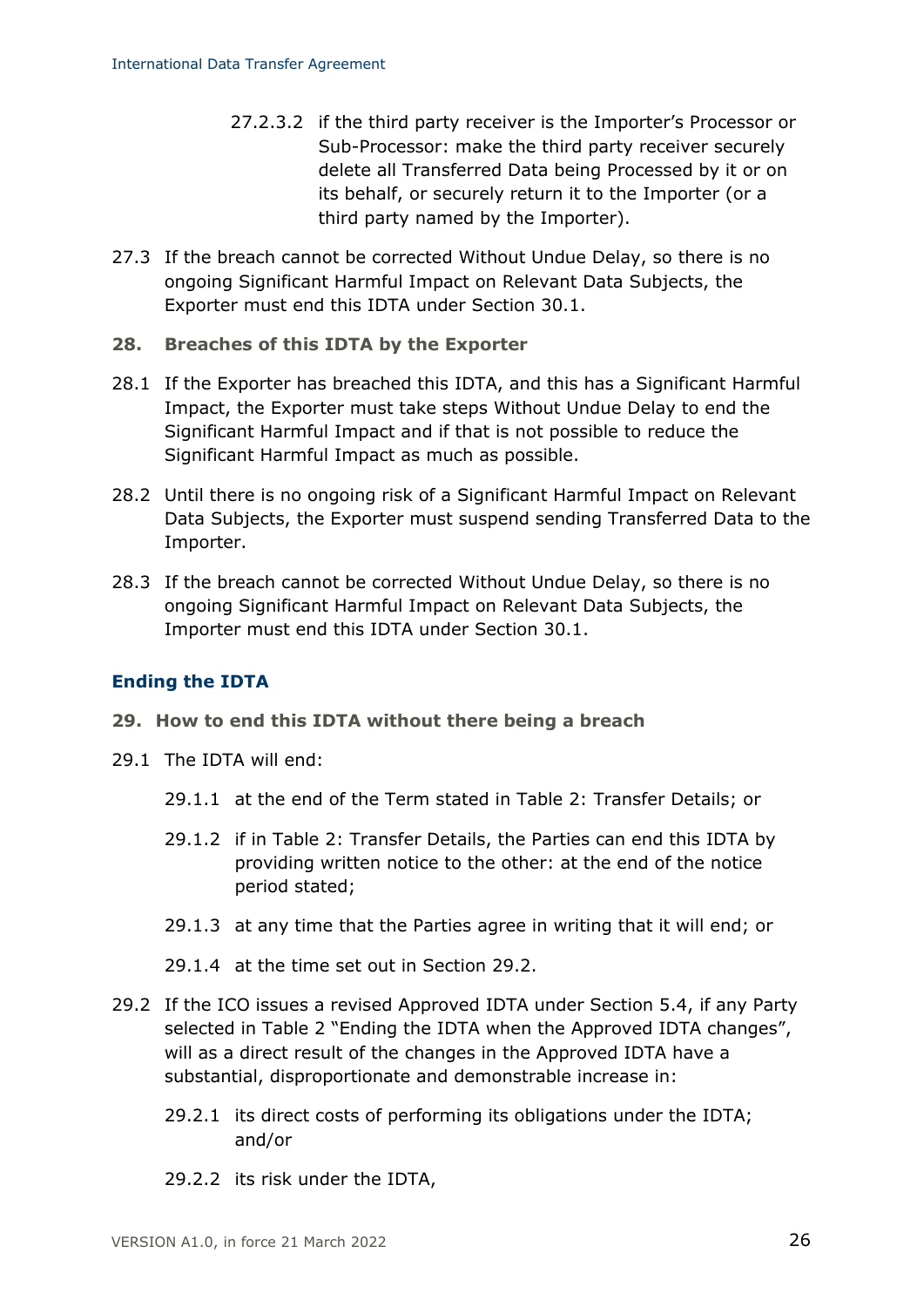and in either case it has first taken reasonable steps to reduce that cost or risk so that it is not substantial and disproportionate, that Party may end the IDTA at the end of a reasonable notice period, by providing written notice for that period to the other Party before the start date of the revised Approved IDTA.

- <span id="page-26-0"></span>**30. How to end this IDTA if there is a breach**
- <span id="page-26-1"></span>30.1 A Party may end this IDTA immediately by giving the other Party written notice if:
	- 30.1.1 the other Party has breached this IDTA and this has a Significant Harmful Impact. This includes repeated minor breaches which taken together have a Significant Harmful Impact, and
		- 30.1.1.1 the breach can be corrected so there is no Significant Harmful Impact, and the other Party has failed to do so Without Undue Delay (which cannot be more than 14 days of being required to do so in writing); or
		- 30.1.1.2 the breach and its Significant Harmful Impact cannot be corrected;
	- 30.1.2 the Importer can no longer comply with Section [8.3,](#page-12-0) as there are Local Laws which mean it cannot comply with this IDTA and this has a Significant Harmful Impact.

### <span id="page-26-2"></span>**31. What must the Parties do when the IDTA ends?**

- 31.1 If the parties wish to bring this IDTA to an end or this IDTA ends in accordance with any provision in this IDTA, but the Importer must comply with a Local Law which requires it to continue to keep any Transferred Data then this IDTA will remain in force in respect of any retained Transferred Data for as long as the retained Transferred Data is retained, and the Importer must:
	- 31.1.1 notify the Exporter Without Undue Delay, including details of the relevant Local Law and the required retention period;
	- 31.1.2 retain only the minimum amount of Transferred Data it needs to comply with that Local Law, and the Parties must ensure they maintain the Appropriate Safeguards, and change the Tables and Extra Protection Clauses, together with any TRA to reflect this; and
	- 31.1.3 stop Processing the Transferred Data as soon as permitted by that Local Law and the IDTA will then end and the rest of this Section [29](#page-25-0) will apply.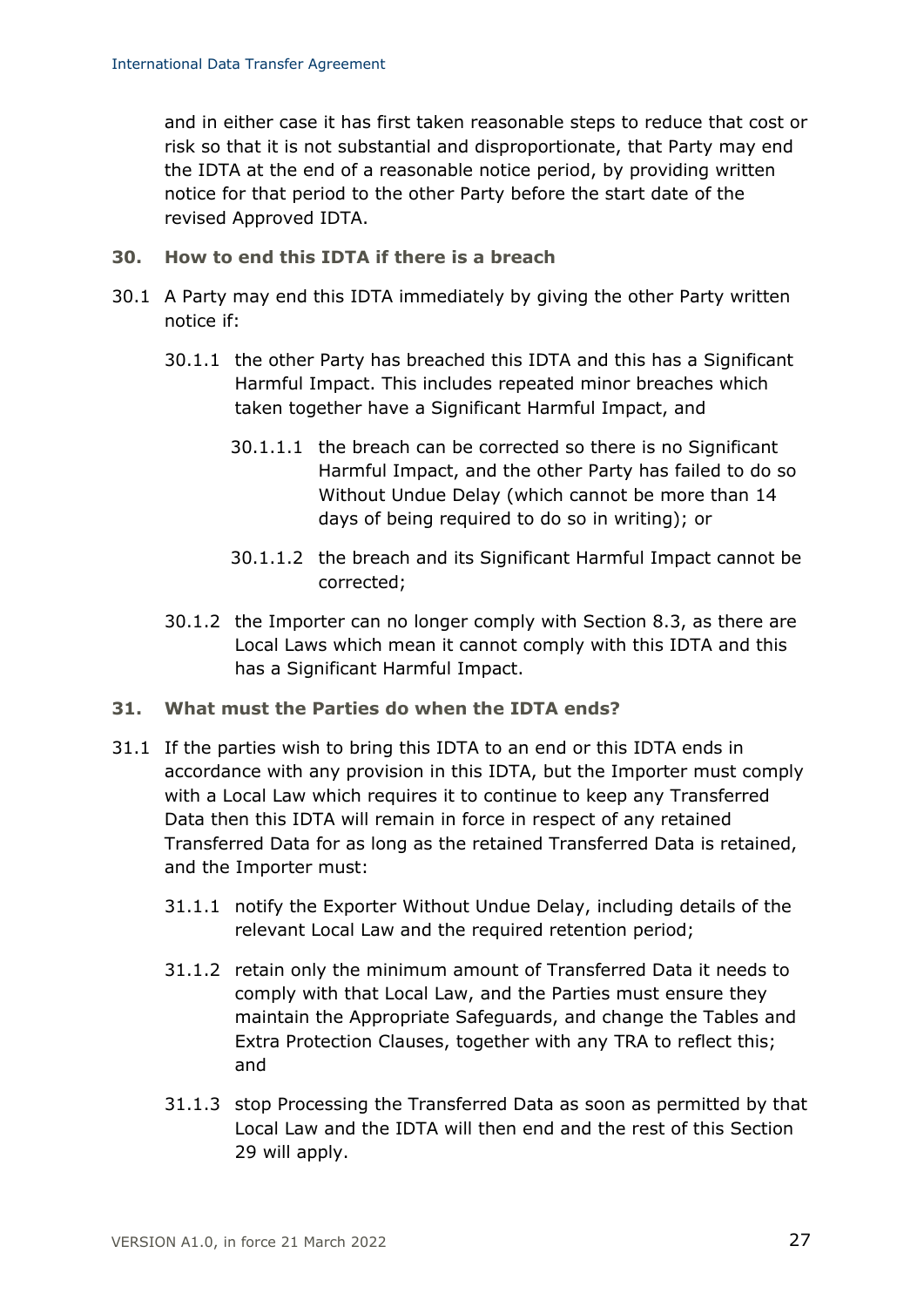- 31.2 When this IDTA ends (no matter what the reason is):
	- 31.2.1 the Exporter must stop sending Transferred Data to the Importer; and
	- 31.2.2 if the Importer is the Exporter's Processor or Sub-Processor: the Importer must delete all Transferred Data or securely return it to the Exporter (or a third party named by the Exporter), as instructed by the Exporter;
	- 31.2.3 if the Importer is a Controller and/or not the Exporter's Processor or Sub-Processor: the Importer must securely delete all Transferred Data.
	- 31.2.4 the following provisions will continue in force after this IDTA ends (no matter what the reason is):
		- **Section [1](#page-7-0)** (This IDTA and Linked Agreements);
		- **Section [2](#page-8-1)** (Legal Meaning of Words);
		- **Section [6](#page-10-0)** (Understanding this IDTA);
		- **Section [7](#page-11-0)** (Which laws apply to this IDTA);
		- **Section [10](#page-13-1)** (The ICO);
		- Sections [11.1](#page-13-2) and [11.4](#page-14-1) (Exporter's obligations);
		- Sections [12.1.2,](#page-14-2) [12.1.3,](#page-14-3) [12.1.4,](#page-14-4) [12.1.5](#page-14-5) and [12.1.6](#page-15-2) (General Importer obligations);
		- Section [13.1](#page-15-0) (Importer's obligations if it is subject to UK Data Protection Laws);
		- **Section [17](#page-18-3)** (Importer's responsibility if it authorised others to perform its obligations);
		- **Section [24](#page-22-2)** (Giving notice);
		- **Section [25](#page-23-0)** (General clauses);
		- **Section [31](#page-26-2)** (What must the Parties do when the IDTA ends);
		- **Section [32](#page-28-0)** (Your liability);
		- **Section [33](#page-28-1)** (How Relevant Data Subjects and the ICO may bring legal claims);
		- **Section [34](#page-30-1)** (Courts legal claims can be brought in);
		- **Section [35](#page-30-0)** (Arbitration); and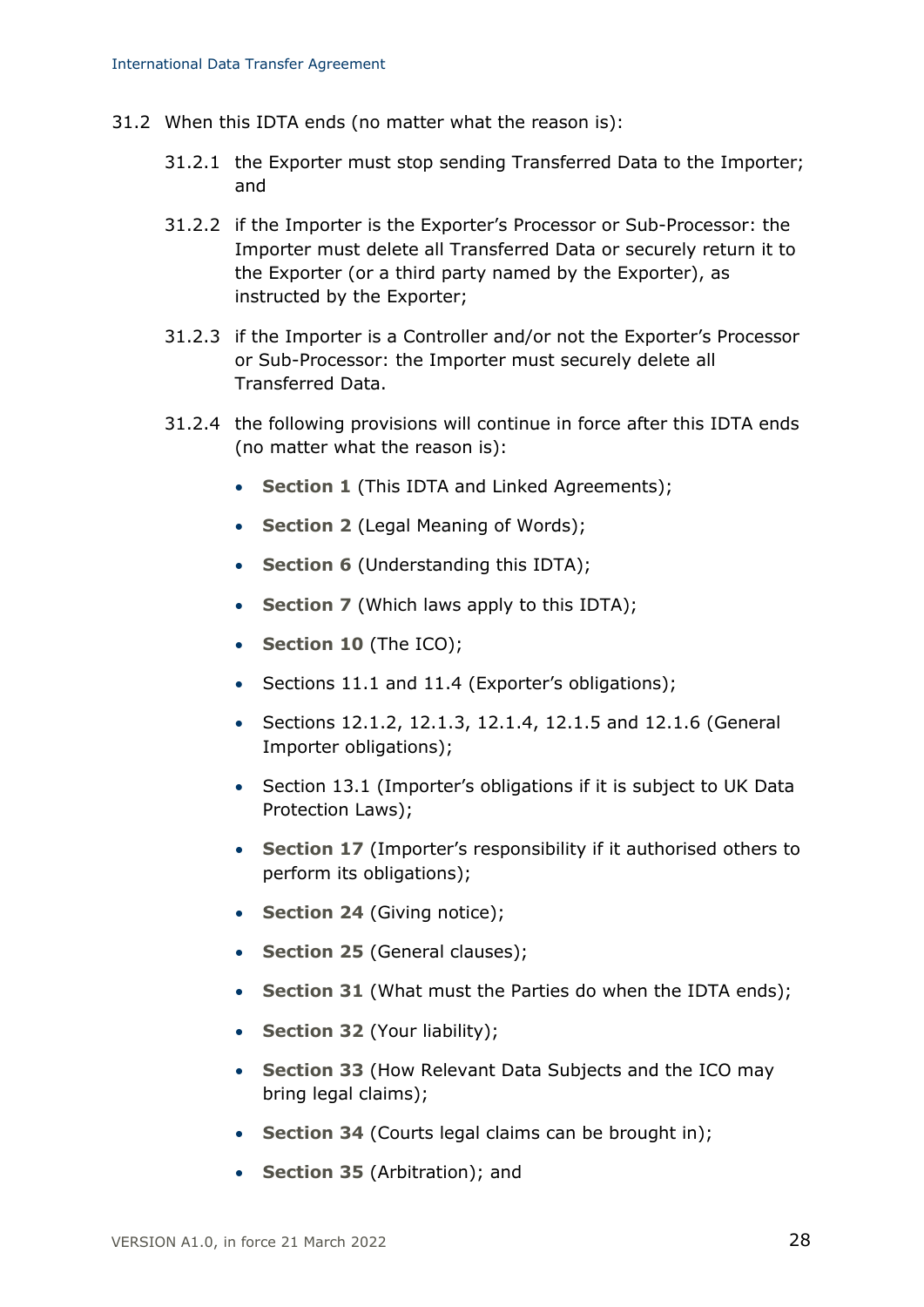• **Section [36](#page-31-0)** (Legal Glossary).

### **How to bring a legal claim under this IDTA**

- <span id="page-28-0"></span>**32. Your liability**
- 32.1 The Parties remain fully liable to Relevant Data Subjects for fulfilling their obligations under this IDTA and (if they apply) under UK Data Protection Laws.
- <span id="page-28-2"></span>32.2 Each Party (in this Section, "Party One") agrees to be fully liable to Relevant Data Subjects for the entire damage suffered by the Relevant Data Subject, caused directly or indirectly by:
	- 32.2.1 Party One's breach of this IDTA; and/or
	- 32.2.2 where Party One is a Processor, Party One's breach of any provisions regarding its Processing of the Transferred Data in the Linked Agreement;
	- 32.2.3 where Party One is a Controller, a breach of this IDTA by the other Party if it involves Party One's Processing of the Transferred Data (no matter how minimal)

in each case unless Party One can prove it is not in any way responsible for the event giving rise to the damage.

- 32.3 If one Party has paid compensation to a Relevant Data Subject under Section [32.2,](#page-28-2) it is entitled to claim back from the other Party that part of the compensation corresponding to the other Party's responsibility for the damage, so that the compensation is fairly divided between the Parties.
- 32.4 The Parties do not exclude or restrict their liability under this IDTA or UK Data Protection Laws, on the basis that they have authorised anyone who is not a Party (including a Processor) to perform any of their obligations, and they will remain responsible for performing those obligations.

#### <span id="page-28-1"></span>**33. How Relevant Data Subjects and the ICO may bring legal claims**

- 33.1 The Relevant Data Subjects are entitled to bring claims against the Exporter and/or Importer for breach of the following (including where their Processing of the Transferred Data is involved in a breach of the following by either Party):
	- **Section [1](#page-7-0)** (This IDTA and Linked Agreements);
	- **Section [3](#page-8-2)** (You have provided all the information required by Part one: Tables and Part two: Extra Protection Clauses);
	- **Section [8](#page-11-1)** (The Appropriate Safeguards);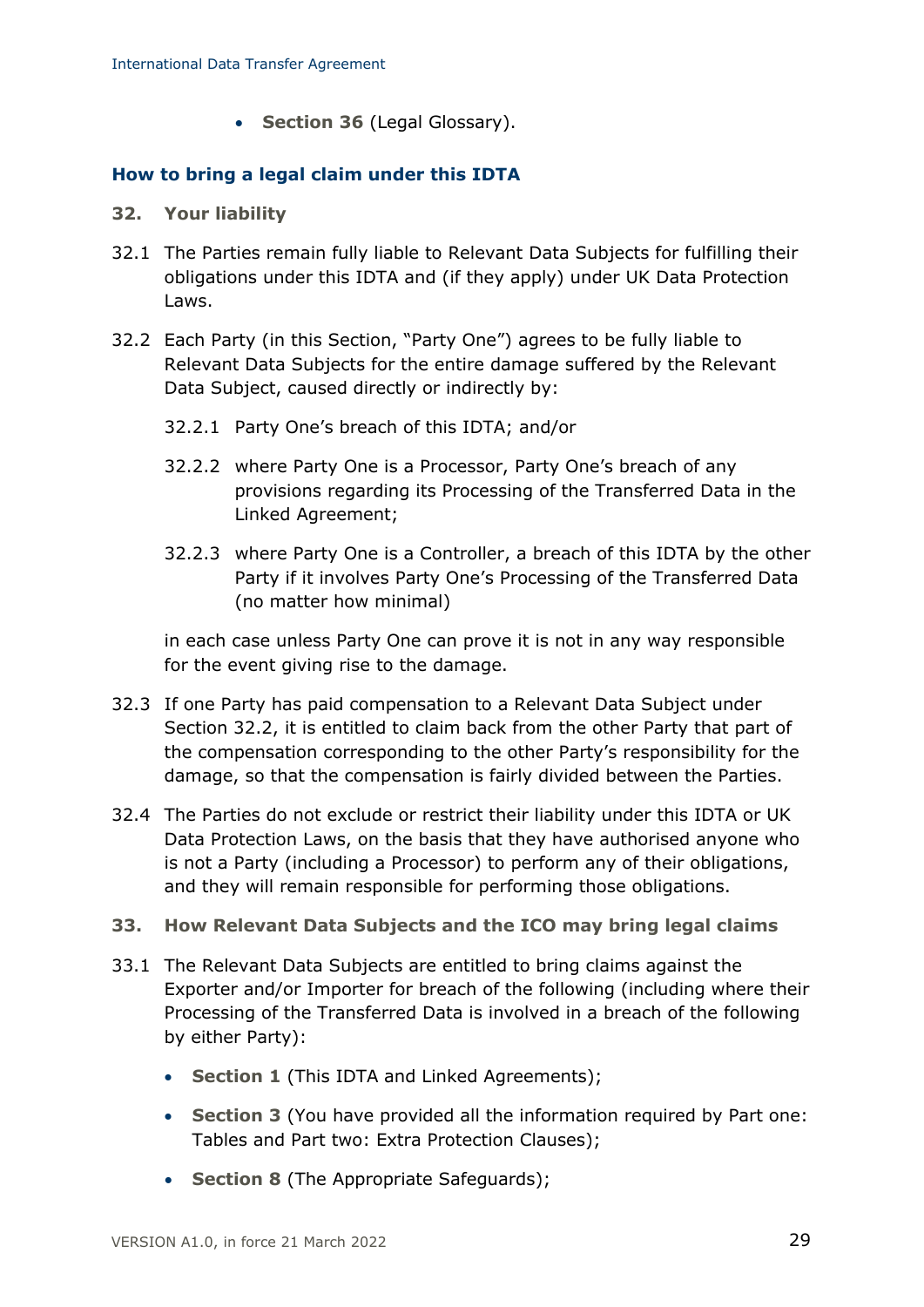- **Section [9](#page-12-1)** (Reviews to ensure the Appropriate Safeguards continue);
- **Section [11](#page-13-3)** (Exporter's obligations);
- **Section [12](#page-14-6)** (General Importer Obligations);
- **Section [13](#page-15-3)** (Importer's obligations if it is subject to UK Data Protection Laws);
- **Section [14](#page-15-1)** (Importer's obligations to comply with key data protection laws);
- **Section [15](#page-16-0)** (What happens if there is an Importer Personal Data Breach);
- **Section [16](#page-18-1)** (Transferring on the Transferred Data);
- **Section [17](#page-18-3)** (Importer's responsibility if it authorises others to perform its obligations);
- **Section [18](#page-19-2)** (The right to a copy of the IDTA);
- **Section [19](#page-19-0)** (The Importer's contact details for the Relevant Data Subjects);
- **Section [20](#page-20-0)** (How Relevant Data Subjects can exercise their data subject rights);
- **Section [21](#page-21-0)** (How Relevant Data Subjects can exercise their data subject rights– if the Importer is the Exporter's Processor or Sub-Processor);
- **Section [23](#page-22-0)** (Access Requests and Direct Access);
- **Section [26](#page-24-0)** (Breaches of this IDTA);
- **Section [27](#page-24-1)** (Breaches of this IDTA by the Importer);
- **Section [28](#page-25-2)** (Breaches of this IDTA by the Exporter);
- **Section [30](#page-26-0)** (How to end this IDTA if there is a breach);
- **Section [31](#page-26-2)** (What must the Parties do when the IDTA ends); and
- any other provision of the IDTA which expressly or by implication benefits the Relevant Data Subjects.
- 33.2 The ICO is entitled to bring claims against the Exporter and/or Importer for breach of the following Sections: Section [10](#page-13-1) (The ICO), Sections [11.1](#page-13-4) and [11.2](#page-13-5) (Exporter's obligations), Section [12.1.6](#page-15-2) (General Importer obligations) and Section [13](#page-15-3) (Importer's obligations if it is subject to UK Data Protection Laws).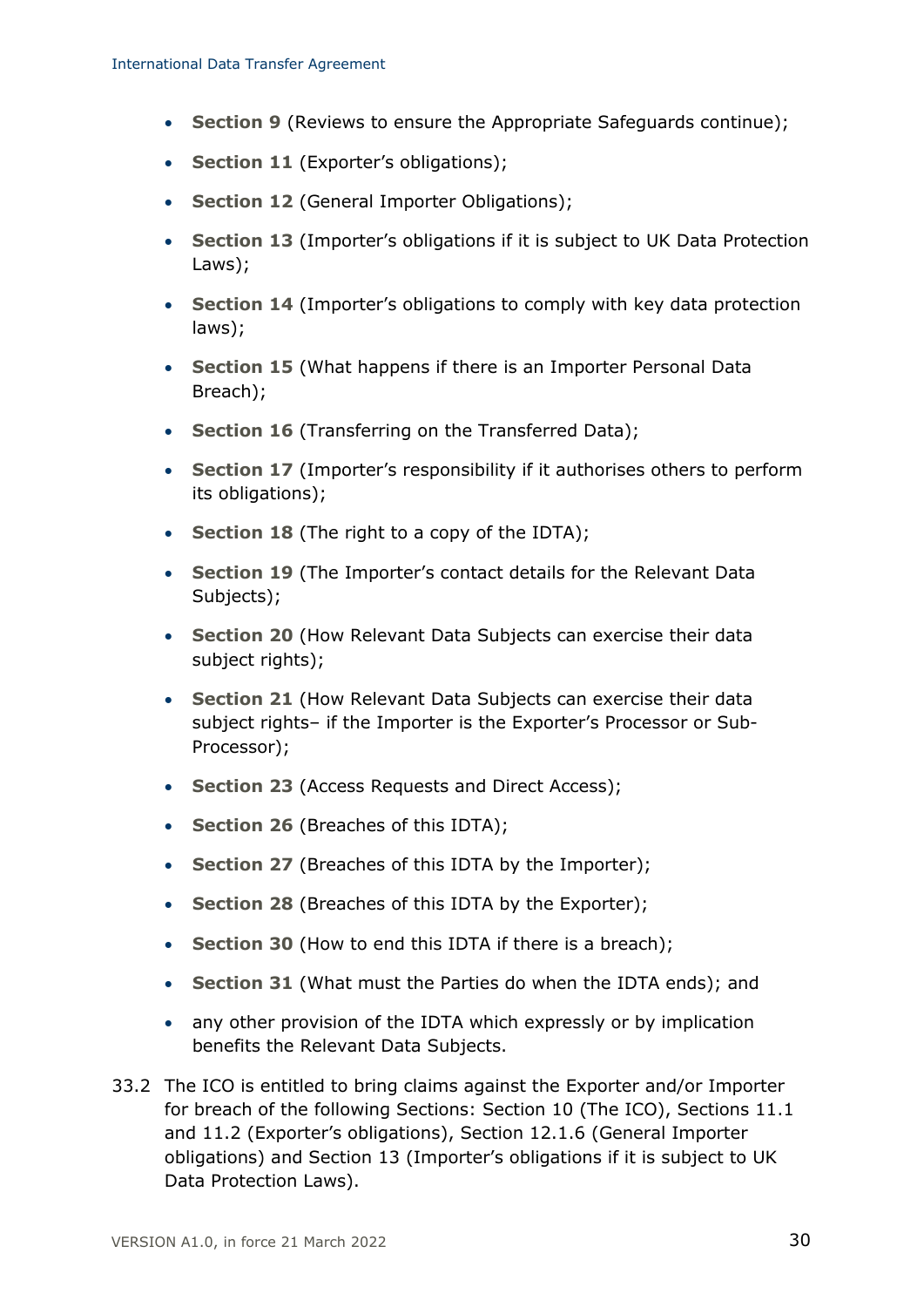- 33.3 No one else (who is not a Party) can enforce any part of this IDTA (including under the Contracts (Rights of Third Parties) Act 1999).
- 33.4 The Parties do not need the consent of any Relevant Data Subject or the ICO to make changes to this IDTA, but any changes must be made in accordance with its terms.
- 33.5 In bringing a claim under this IDTA, a Relevant Data Subject may be represented by a not-for-profit body, organisation or association under the same conditions set out in Article 80(1) UK GDPR and sections 187 to 190 of the Data Protection Act 2018.
- <span id="page-30-1"></span>**34. Courts legal claims can be brought in**
- 34.1 The courts of the UK country set out in Table 2: Transfer Details have nonexclusive jurisdiction over any claim in connection with this IDTA (including non-contractual claims).
- 34.2 The Exporter may bring a claim against the Importer in connection with this IDTA (including non-contractual claims) in any court in any country with jurisdiction to hear the claim.
- 34.3 The Importer may only bring a claim against the Exporter in connection with this IDTA (including non-contractual claims) in the courts of the UK country set out in the Table 2: Transfer Details
- 34.4 Relevant Data Subjects and the ICO may bring a claim against the Exporter and/or the Importer in connection with this IDTA (including noncontractual claims) in any court in any country with jurisdiction to hear the claim.
- 34.5 Each Party agrees to provide to the other Party reasonable updates about any claims or complaints brought against it by a Relevant Data Subject or the ICO in connection with the Transferred Data (including claims in arbitration).

#### <span id="page-30-0"></span>**35. Arbitration**

- 35.1 Instead of bringing a claim in a court under Section [34,](#page-30-1) any Party, or a Relevant Data Subject may elect to refer any dispute arising out of or in connection with this IDTA (including non-contractual claims) to final resolution by arbitration under the Rules of the London Court of International Arbitration, and those Rules are deemed to be incorporated by reference into this Section [35.](#page-30-0)
- 35.2 The Parties agree to submit to any arbitration started by another Party or by a Relevant Data Subject in accordance with this Section [35.](#page-30-0)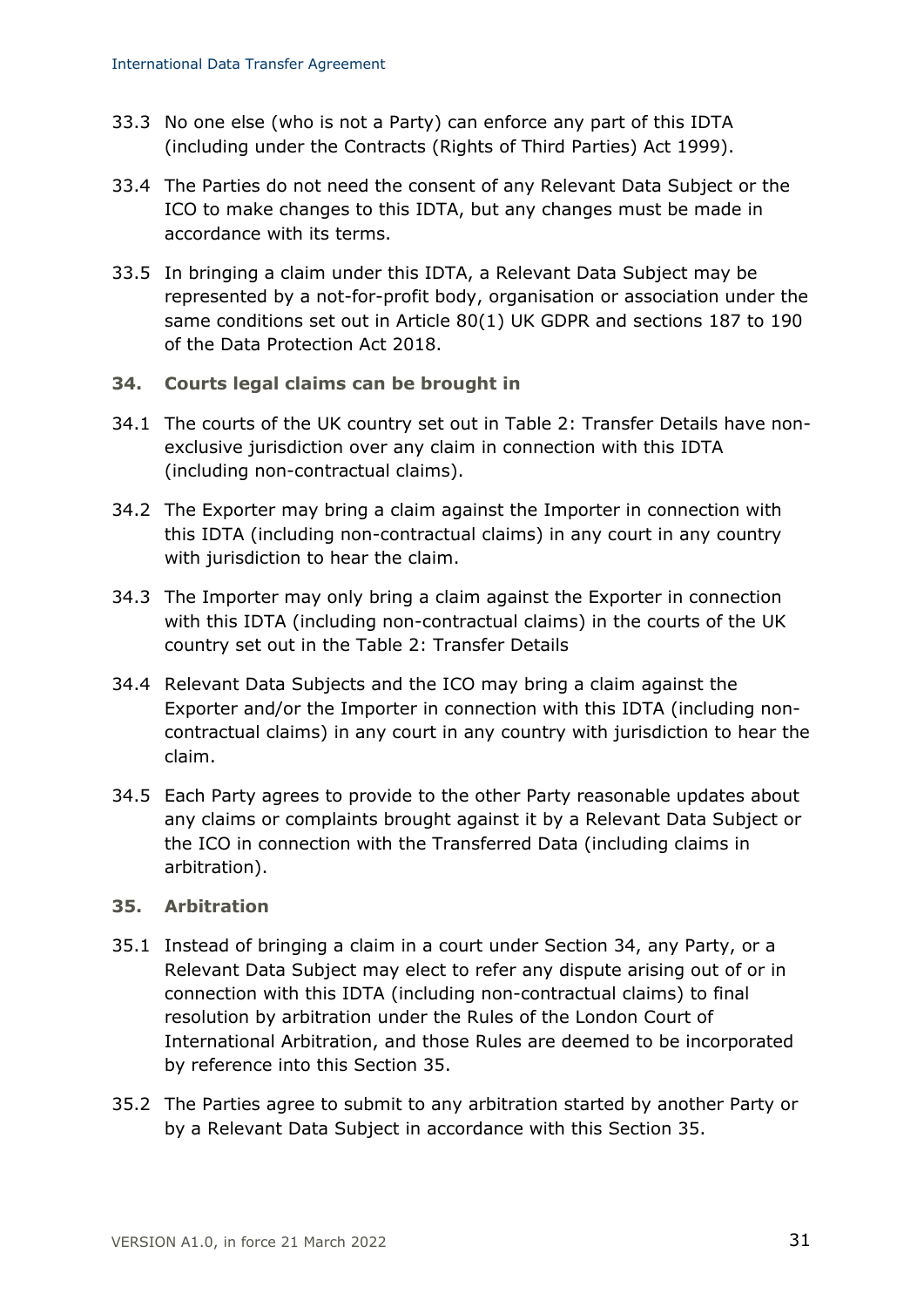- 35.3 There must be only one arbitrator. The arbitrator (1) must be a lawyer qualified to practice law in one or more of England and Wales, or Scotland, or Northern Ireland and (2) must have experience of acting or advising on disputes relating to UK Data Protection Laws.
- 35.4 London shall be the seat or legal place of arbitration. It does not matter if the Parties selected a different UK country as the 'primary place for legal claims to be made' in Table 2: Transfer Details.
- 35.5 The English language must be used in the arbitral proceedings.
- 35.6 English law governs this Section [35.](#page-30-0) This applies regardless of whether or not the parties selected a different UK country's law as the 'UK country's law that governs the IDTA' in Table 2: Transfer Details.

| <b>Word or</b><br><b>Phrase</b>  | <b>Legal definition</b><br>(this is how this word or phrase must be interpreted<br>in the IDTA)                                                                                                                                                                                                                                                         |
|----------------------------------|---------------------------------------------------------------------------------------------------------------------------------------------------------------------------------------------------------------------------------------------------------------------------------------------------------------------------------------------------------|
| <b>Access Request</b>            | As defined in Section 23, as a legally binding request<br>(except for requests only binding by contract law) to access<br>any Transferred Data.                                                                                                                                                                                                         |
| Adequate<br>Country              | A third country, or:<br>$\bullet$ a territory;<br>• one or more sectors or organisations within a third<br>country;<br>• an international organisation;<br>which the Secretary of State has specified by regulations<br>provides an adequate level of protection of Personal Data in<br>accordance with Section 17A of the Data Protection Act<br>2018. |
| Appropriate<br><b>Safeguards</b> | The standard of protection over the Transferred Data and of<br>the Relevant Data Subject's rights, which is required by UK<br>Data Protection Laws when you are making a Restricted<br>Transfer relying on standard data protection clauses under<br>Article 46(2)(d) UK GDPR.                                                                          |
| <b>Approved IDTA</b>             | The template IDTA A1.0 issued by the ICO and laid before<br>Parliament in accordance with s119A of the Data Protection                                                                                                                                                                                                                                  |

### <span id="page-31-0"></span>**36. Legal Glossary**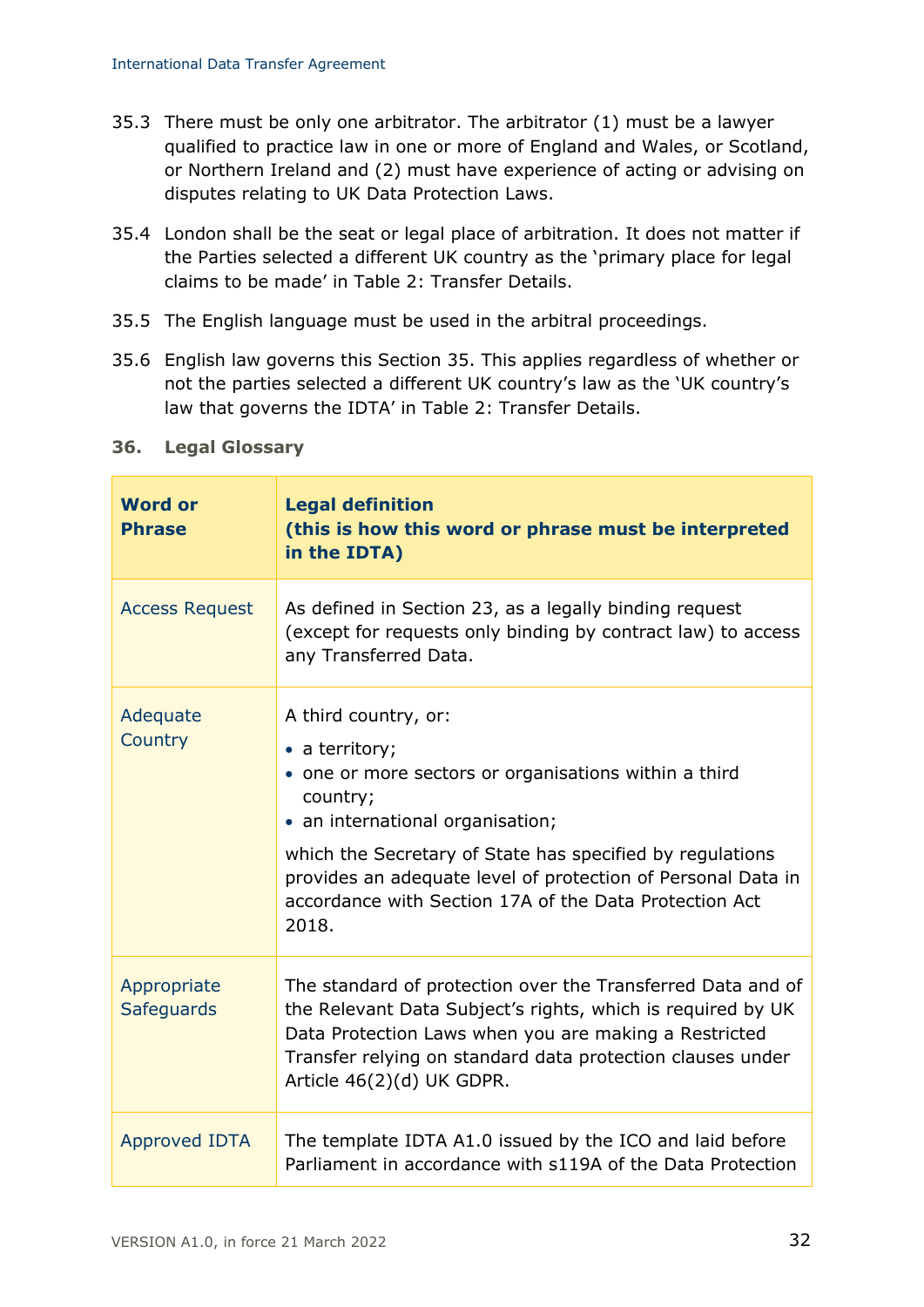| <b>Word or</b><br><b>Phrase</b>                | <b>Legal definition</b><br>(this is how this word or phrase must be interpreted<br>in the IDTA)                                                                        |
|------------------------------------------------|------------------------------------------------------------------------------------------------------------------------------------------------------------------------|
|                                                | Act 2018 on 2 February 2022, as it is revised under Section<br>5.4.                                                                                                    |
| Commercial<br><b>Clauses</b>                   | The commercial clauses set out in Part three.                                                                                                                          |
| Controller                                     | As defined in the UK GDPR.                                                                                                                                             |
| Damage                                         | All material and non-material loss and damage.                                                                                                                         |
| Data Subject                                   | As defined in the UK GDPR.                                                                                                                                             |
| <b>Decision-Making</b>                         | As defined in Section 20.6, as decisions about the Relevant<br>Data Subjects based solely on automated processing,<br>including profiling, using the Transferred Data. |
| <b>Direct Access</b>                           | As defined in Section 23 as direct access to any Transferred<br>Data by public authorities of which the Importer is aware.                                             |
| Exporter                                       | The exporter identified in Table 1: Parties & Signature.                                                                                                               |
| <b>Extra Protection</b><br><b>Clauses</b>      | The clauses set out in Part two: Extra Protection Clauses.                                                                                                             |
| <b>ICO</b>                                     | The Information Commissioner.                                                                                                                                          |
| Importer                                       | The importer identified in Table 1: Parties & Signature.                                                                                                               |
| <b>Importer Data</b><br><b>Subject Contact</b> | The Importer Data Subject Contact identified in Table 1:<br>Parties & Signature, which may be updated in accordance<br>with Section 19.                                |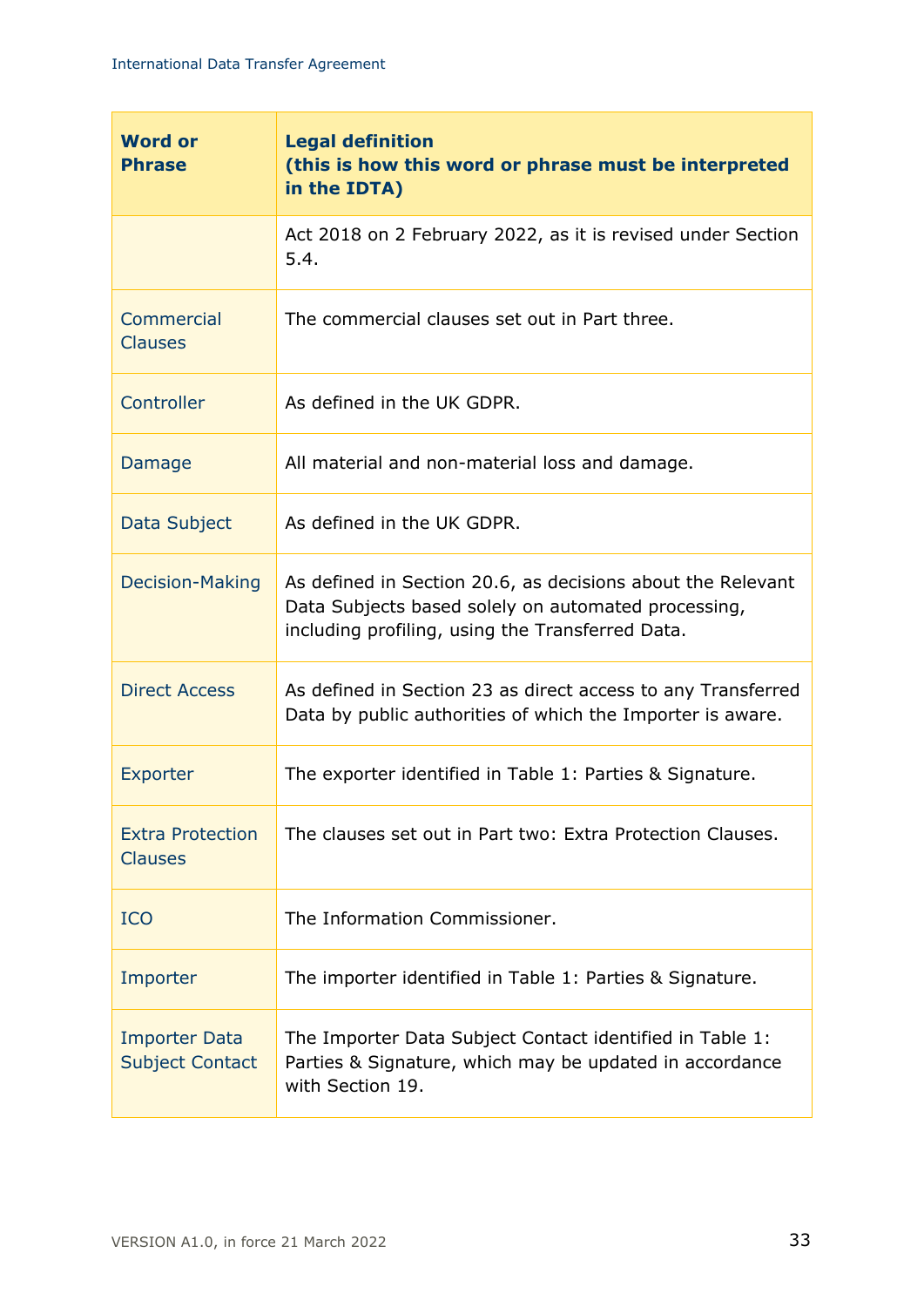| <b>Word or</b><br><b>Phrase</b>                   | <b>Legal definition</b><br>(this is how this word or phrase must be interpreted<br>in the IDTA)                                                                                                                                                                  |
|---------------------------------------------------|------------------------------------------------------------------------------------------------------------------------------------------------------------------------------------------------------------------------------------------------------------------|
| Importer<br><b>Information</b>                    | As defined in Section 8.3.1, as all relevant information<br>regarding Local Laws and practices and the protections and<br>risks which apply to the Transferred Data when it is<br>Processed by the Importer, including for the Exporter to<br>carry out any TRA. |
| Importer<br><b>Personal Data</b><br><b>Breach</b> | A 'personal data breach' as defined in UK GDPR, in relation<br>to the Transferred Data when Processed by the Importer.                                                                                                                                           |
| Linked<br>Agreement                               | The linked agreements set out in Table 2: Transfer Details<br>(if any).                                                                                                                                                                                          |
| <b>Local Laws</b>                                 | Laws which are not the laws of the UK and which bind the<br>Importer.                                                                                                                                                                                            |
| Mandatory<br><b>Clauses</b>                       | Part four: Mandatory Clauses of this IDTA.                                                                                                                                                                                                                       |
| <b>Notice Period</b>                              | As set out in Table 2: Transfer Details.                                                                                                                                                                                                                         |
| Party/Parties                                     | The parties to this IDTA as set out in Table 1: Parties &<br>Signature.                                                                                                                                                                                          |
| <b>Personal Data</b>                              | As defined in the UK GDPR.                                                                                                                                                                                                                                       |
| <b>Personal Data</b><br><b>Breach</b>             | As defined in the UK GDPR.                                                                                                                                                                                                                                       |
| Processing                                        | As defined in the UK GDPR.<br>When the IDTA refers to Processing by the Importer, this<br>includes where a third party Sub-Processor of the Importer<br>is Processing on the Importer's behalf.                                                                  |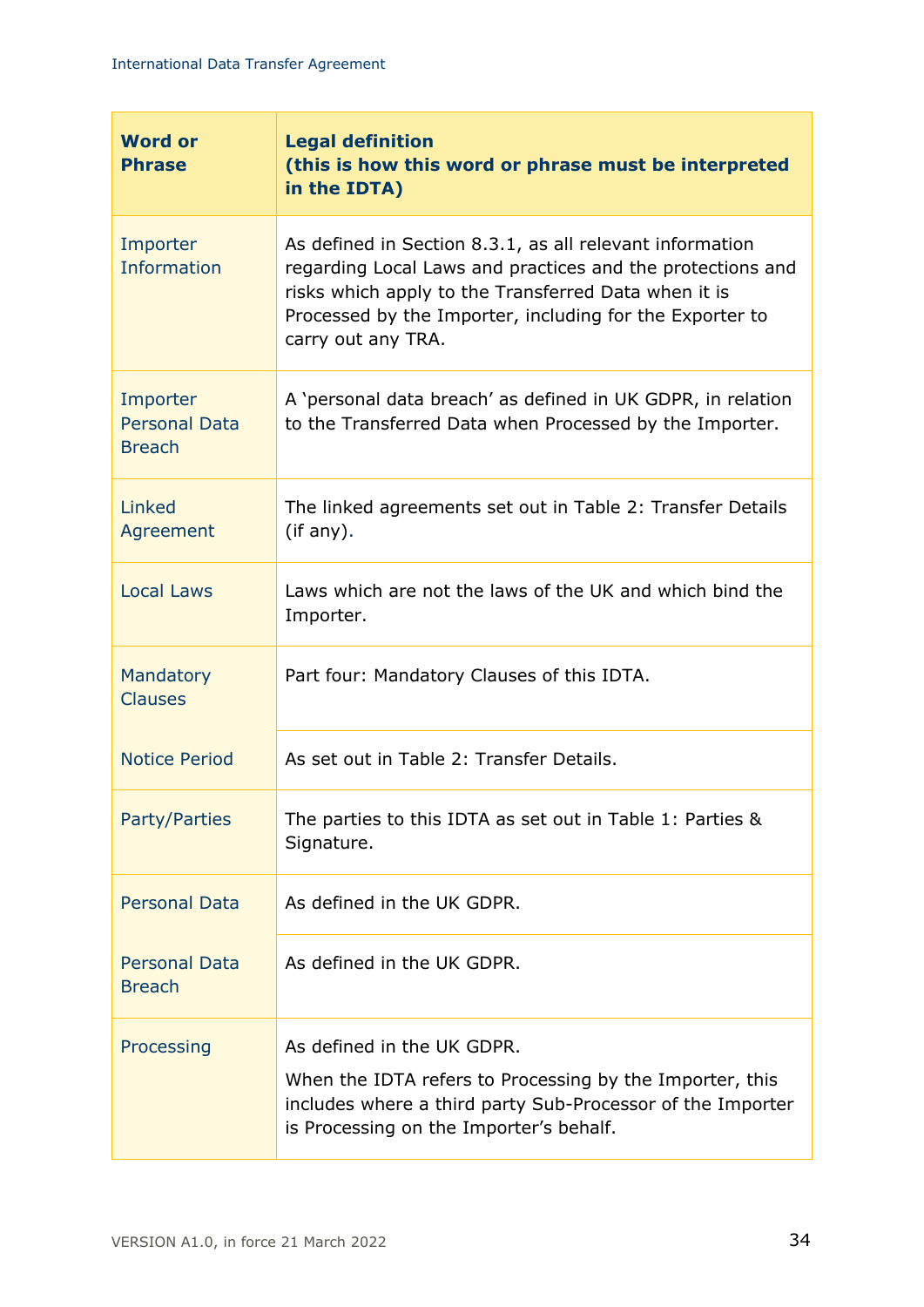| <b>Word or</b><br><b>Phrase</b>        | <b>Legal definition</b><br>(this is how this word or phrase must be interpreted<br>in the IDTA)                                                                                                 |
|----------------------------------------|-------------------------------------------------------------------------------------------------------------------------------------------------------------------------------------------------|
| Processor                              | As defined in the UK GDPR.                                                                                                                                                                      |
| Purpose                                | The 'Purpose' set out in Table 2: Transfer Details, including<br>any purposes which are not incompatible with the purposes<br>stated or referred to.                                            |
| <b>Relevant Data</b><br>Subject        | A Data Subject of the Transferred Data.                                                                                                                                                         |
| <b>Restricted</b><br><b>Transfer</b>   | A transfer which is covered by Chapter V of the UK GDPR                                                                                                                                         |
| <b>Review Dates</b>                    | The review dates or period for the Security Requirements<br>set out in Table 2: Transfer Details, and any review dates<br>set out in any revised Approved IDTA.                                 |
| Significant<br>Harmful Impact          | As defined in Section 26.2 as where there is more than a<br>minimal risk of the breach causing (directly or indirectly)<br>significant harm to any Relevant Data Subject or the other<br>Party. |
| <b>Special Category</b><br><b>Data</b> | As described in the UK GDPR, together with criminal<br>conviction or criminal offence data.                                                                                                     |
| <b>Start Date</b>                      | As set out in Table 1: Parties and signature.                                                                                                                                                   |
| Sub-Processor                          | A Processor appointed by another Processor to Process<br>Personal Data on its behalf.<br>This includes Sub-Processors of any level, for example a<br>Sub-Sub-Processor.                         |
| <b>Tables</b>                          | The Tables set out in Part one of this IDTA.                                                                                                                                                    |